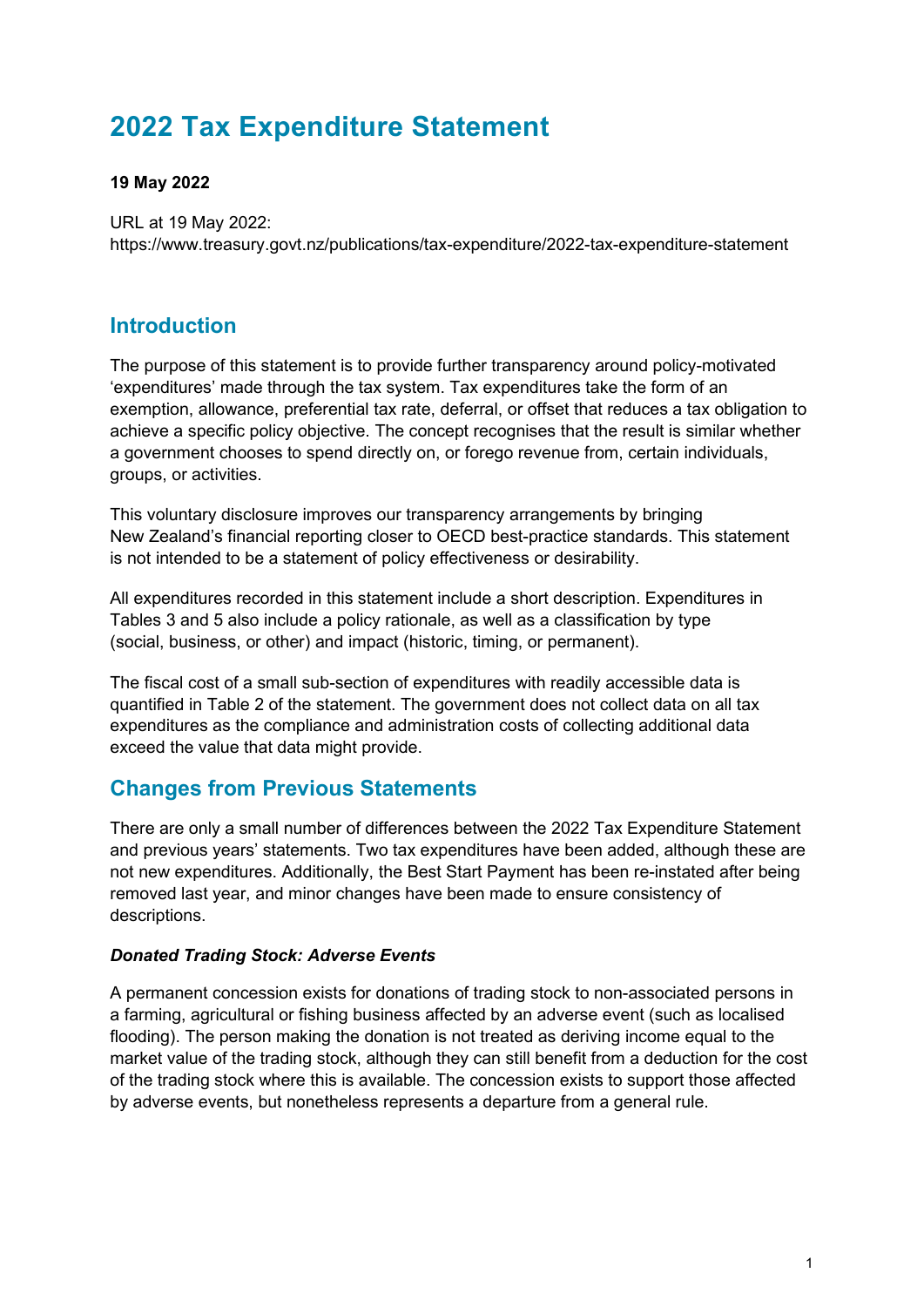#### *Donated Trading Stock: COVID-19 Concession*

A further temporary departure from the rule that donations of trading stock give rise to income equal to the market value of the goods was introduced in response to the COVID-19 pandemic. It was subsequently extended for a further year (ie, ending on 31 March 2023). A similar tax expenditure was enacted in response to the Canterbury earthquakes in 2011.

#### *Best Start Payment*

In the 2021 Tax Expenditure Statement, the Best Start Payment was removed because, although it is administered by Inland Revenue, it is separate from the tax system. Officials now consider that the Best Start Payment is similar to the Working for Families (WFF) tax credits, which are conventionally included in the statement for transparency purposes, despite not being formal tax expenditures. Accordingly, the Best Start Payment has been re-instated in this year's statement.

A brief explanation of how the various expenditures listed in Table 2 are calculated is provided in the *Quantification Methods* section on page 17.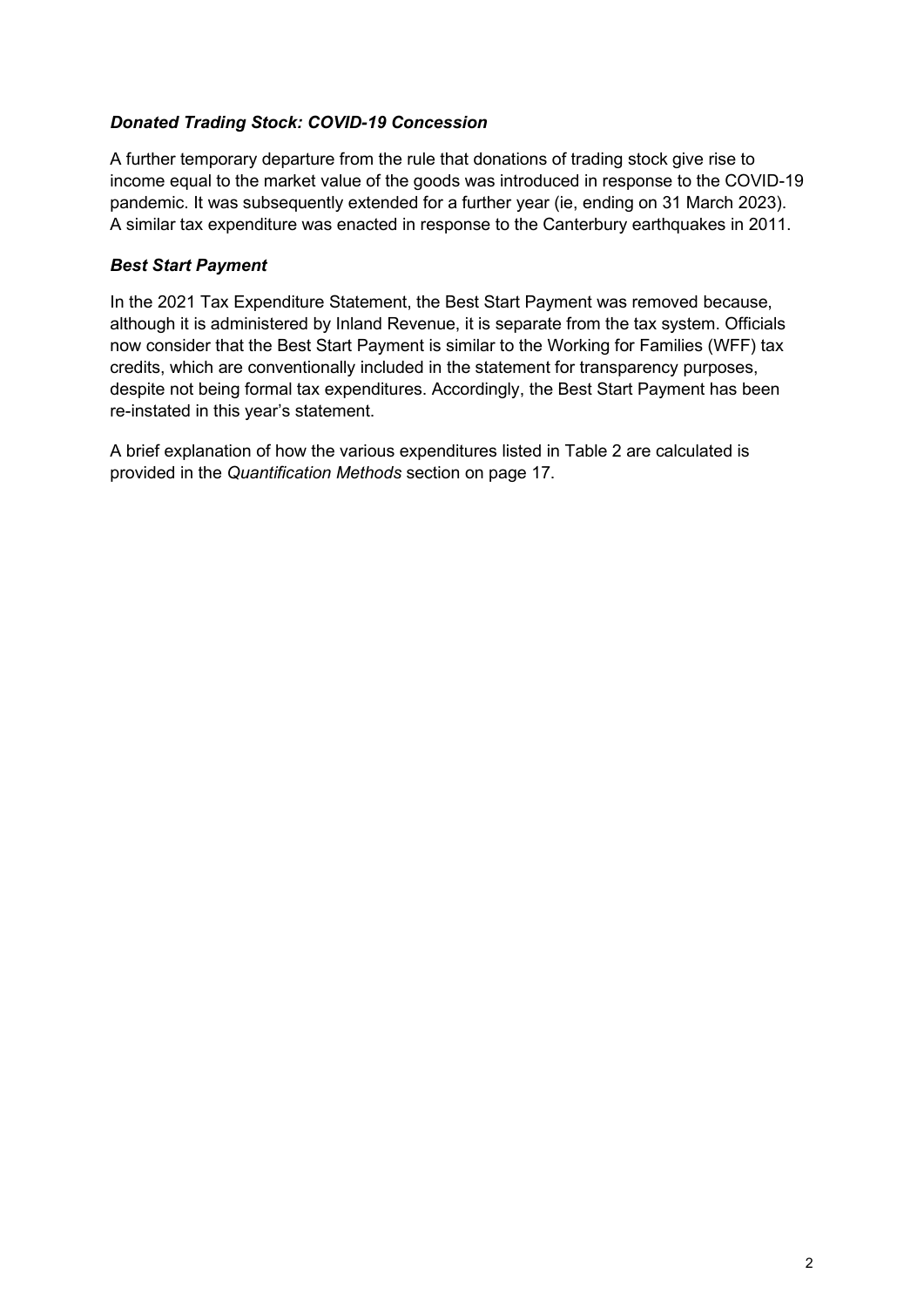## **What is a Tax Expenditure?**

Governments can spend in a variety of direct and indirect ways. International public sector accounting standards (IPSAS 23) divide spending into three different categories: direct spending; spending through the tax system; and tax expenditures.

|                                           | <b>Definition</b>                                                                                                                                                                                                           | <b>Reporting</b>                                                                                                                                                    |
|-------------------------------------------|-----------------------------------------------------------------------------------------------------------------------------------------------------------------------------------------------------------------------------|---------------------------------------------------------------------------------------------------------------------------------------------------------------------|
| Direct spending                           | Traditional spending made as a direct transfer<br>between the Crown and different entities or<br>individuals.                                                                                                               | Disclosed in the Financial Statements of the<br>Government and annual Budget.                                                                                       |
| <b>Spending through</b><br>the tax system | Hybrid transfers that can be taken as a cash<br>payment or via a reduction in tax.                                                                                                                                          | A predictable cash value allows these transfers<br>to be formally appropriated and disclosed in the<br>Financial Statements of the Government and<br>annual Budget. |
| <b>Tax expenditures</b>                   | Individual features of the tax system that<br>reduce an entity's tax obligation in a way that<br>is designed to give effect to policy other than<br>to raise revenue in the most efficient and<br>economically neutral way. | Tax expenditures are defined in tax legislation.<br>The 2010 statement was the first disclosure<br>since 1984                                                       |

*Table 1* – Classification of Crown spending under public sector accounting standards

As tax systems differ from country to country, there is no current international consensus as to how tax expenditures should be categorised. The Treasury released a discussion on how tax expenditure reporting could be categorised to meet New Zealand's objectives in the Treasury *Policy Perspectives Paper 09/01*.

Some countries define tax expenditures indirectly relative to a normative benchmark. This approach allows countries to report a wider set of structural tax expenditures that are generally applicable. [1](#page-2-0) This document has focused, in the first instance, on a narrow subset of tax expenditures that bear a distinct fiscal cost and represent a clear policy-motivated exemption to current tax practice.<sup>[2](#page-2-1)</sup> A summary of the guiding criteria is included in Figure 1.

No attempt has been made to identify a normative tax benchmark or to comprehensively analyse tax legislation.

<span id="page-2-0"></span><sup>1</sup> For example, Portfolio Investment Entities (PIEs) offer all taxpayers the option of relatively 'concessional' tax treatment as a mechanism to encourage portfolio investment. While a non-revenue policy objective suggests that PIEs could be categorised as a tax expenditure, PIEs are excluded from the tax expenditure definition used in this document as PIEs are available to all taxpayers. A benchmark tax system would allow the Treasury to categorise structural features of the tax system such as PIEs, trusts, or progressive personal tax rates. A benchmark tax structure is useful where no clear exemption exists as it would define what constitutes the 'standard' tax treatment. For instance, is the 'standard rate' the company rate, PIE rate, trust rate, or one of the personal tax rates?

<span id="page-2-1"></span><sup>&</sup>lt;sup>2</sup> The stated purpose of the *Income Tax Act 2007* is to "define, and impose tax on, net income". Tax expenditures are not motivated by a desire to raise revenue in the most efficient manner possible, but instead are significantly motivated by non-revenue policy objectives.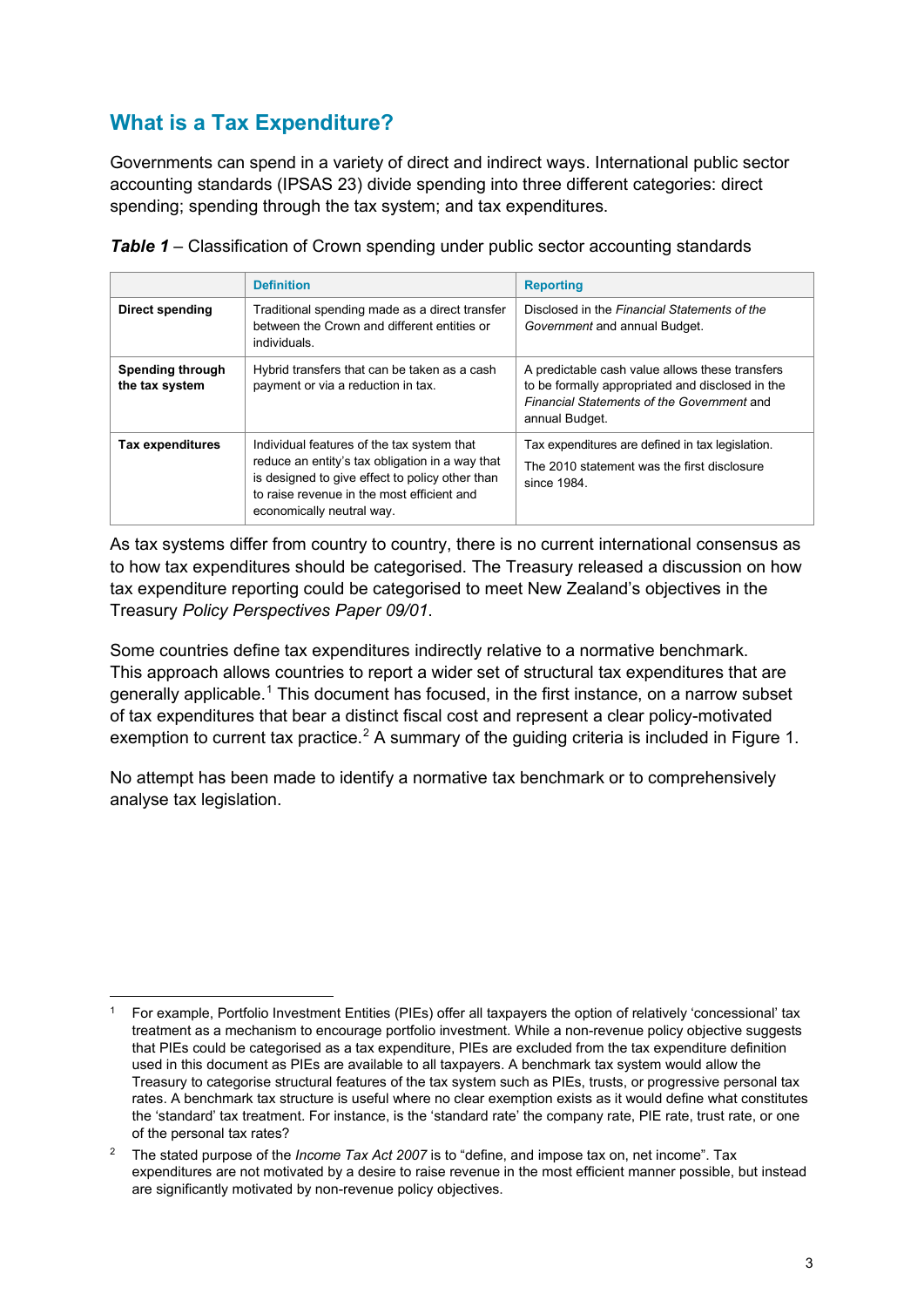*Figure 1* – Guiding criteria for inclusion in this disclosure document



#### **Disclose the tax provision as part of the tax expenditure report**

The tax expenditure is disclosed primarily as a tax provision that is significantly motivated by a non-revenue policy objective. Disclosure indicates that the government has forgone a quantifiable or unquantifiable amount of revenue to achieve this policy objective.

Disclosure, in line with other financial reporting, makes no statement about the desirability of the provision or the effectiveness of the policy.

This approach is intended to pick up tax provisions that are clear tax expenditures. Due to the lack of a tax benchmark, the list is not intended to be exhaustive.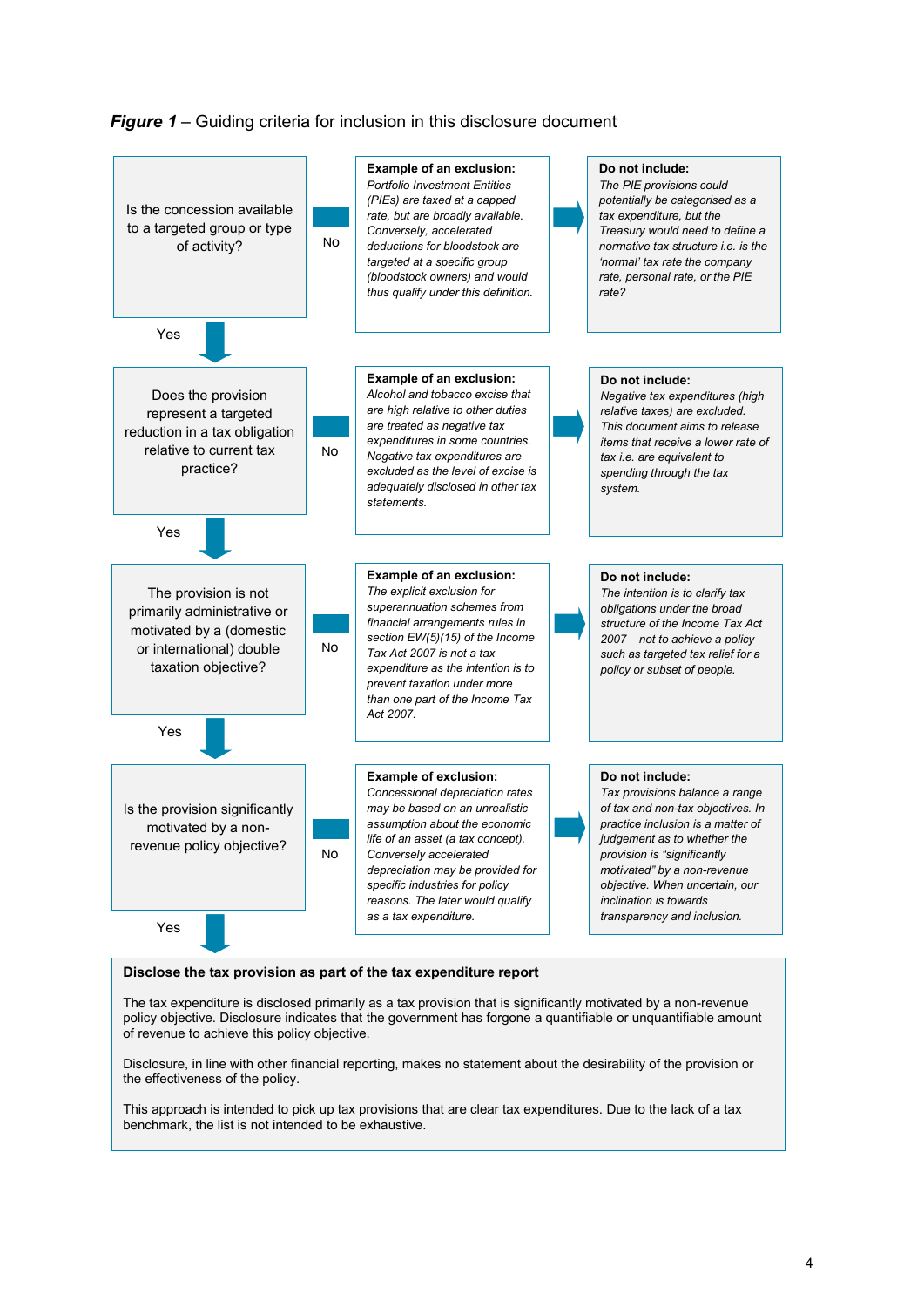## **Current Tax Expenditures**

The following sections list tax expenditures drawn from the *Income Tax Act 2007* and *Goods and Services Tax Act 1985*, as at 7 April 2022*.* Appropriated cash payments (spending) made through the tax system (for example, *Working for Families* tax credits, [3](#page-4-0) but not COVID-19 payments administered by Inland Revenue) have also been included in the list. These do not formally meet a tax expenditure definition but have been included for transparency purposes.

The fiscal cost of a small sub-section of tax expenditures with readily accessible data has been quantified (see Table 2). The government does not collect data on all tax expenditures as the compliance and administration costs of collecting additional data exceed the value that data might provide.

Tables 3 and 5 also provide the classification and policy rationale for individual expenditures. These were added initially to the 2017 statement to provide greater transparency, as recommended by the Open Budget Initiative and Transparency International.<sup>[4](#page-4-1)</sup>

<span id="page-4-0"></span> $3$  Comprises the Child tax credit, Family tax credit, In-work tax credit, Parental tax credit and the Minimum Family tax credit.

<span id="page-4-1"></span><sup>4</sup> [http://www.internationalbudget.org/budget-work-by-country/findgroup/group-data/?country=nz;](http://www.internationalbudget.org/budget-work-by-country/findgroup/group-data/?country=nz) [https://www.transparency.org.nz/docs/2013/Integrity-Plus-2013-New-Zealand-National-Integrity-System-](https://www.transparency.org.nz/docs/2013/Integrity-Plus-2013-New-Zealand-National-Integrity-System-Assessment.pdf)[Assessment.pdf](https://www.transparency.org.nz/docs/2013/Integrity-Plus-2013-New-Zealand-National-Integrity-System-Assessment.pdf)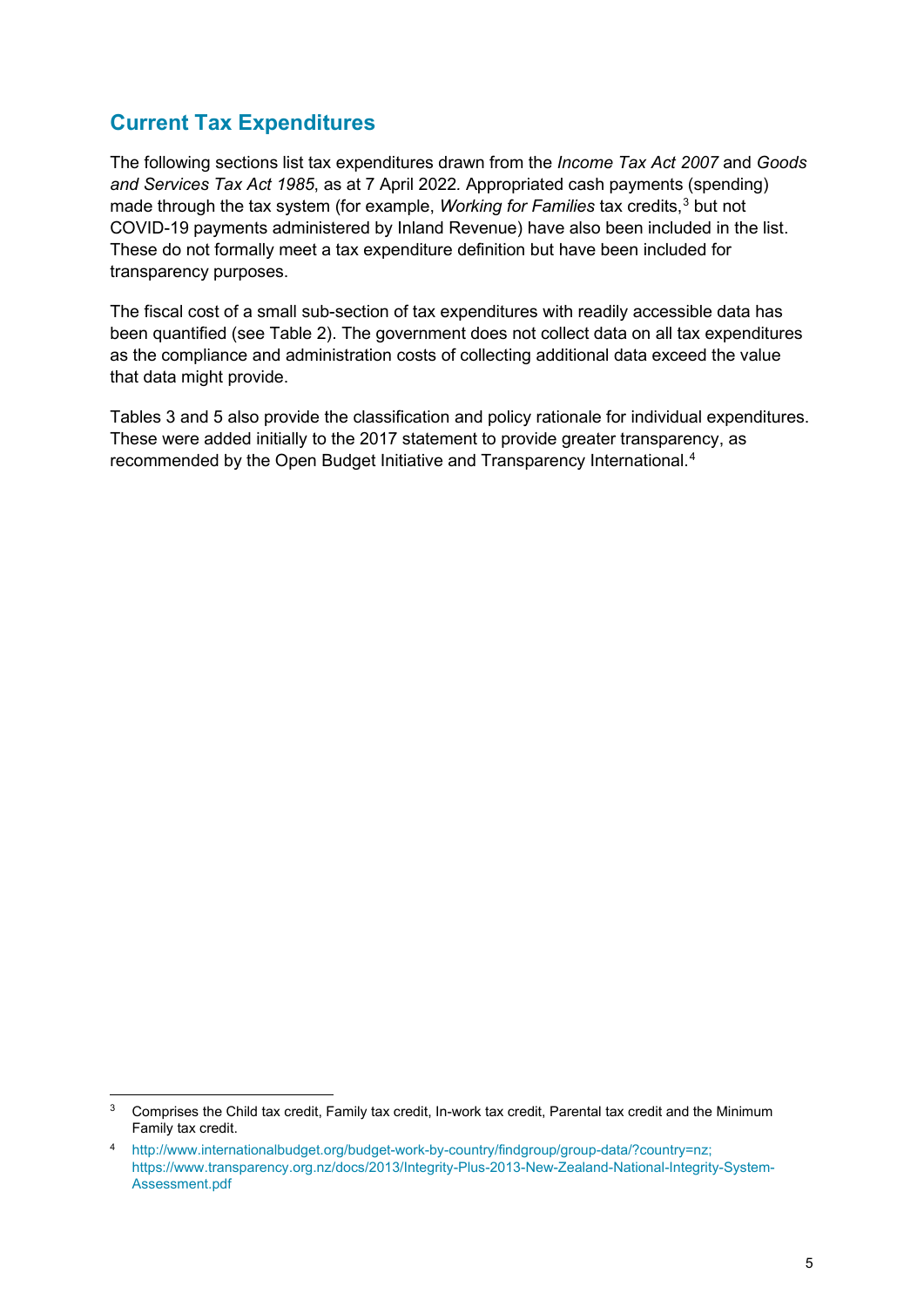|                                                                     |                                                 |                                                 | Income tax years (1 April – 31 March)           |                                 |                                        |                            |                                            |
|---------------------------------------------------------------------|-------------------------------------------------|-------------------------------------------------|-------------------------------------------------|---------------------------------|----------------------------------------|----------------------------|--------------------------------------------|
|                                                                     |                                                 |                                                 | <b>Value of</b>                                 |                                 | <b>Value of expenditure</b><br>2020/21 |                            |                                            |
| <b>Quantified tax expenditures</b>                                  | <b>Value of expenditure</b><br>2016/17 (actual) | <b>Value of expenditure</b><br>2017/18 (actual) | <b>Value of expenditure</b><br>2018/19 (actual) | expenditure 2019/20<br>(actual) | As at<br><b>April 2022</b>             | Estimated<br><b>Actual</b> | Value of expenditure<br>2021/22 (estimate) |
| Charitable or other public benefit gifts by<br>a company: deduction | 30.000                                          | 46.000                                          | 34.000                                          | 32.000                          | 20.000                                 | 32.000                     | 32.000                                     |
| Charitable or other public benefits: tax credit                     | 262.000                                         | 277.000                                         | 286.000                                         | 289.000                         | 277.000                                | 298.000                    | 297.000                                    |
| Independent earner tax credit                                       | 242.000                                         | 243.000                                         | 245.000                                         | 233.000                         | 208.000                                | 211.000                    | 211.000                                    |
| Māori Authority donations                                           | 4.000                                           | 4.500                                           | 4.900                                           | 4.4000                          | 5.600                                  | 5.700                      | 5.700                                      |

|                                                            |                                                 | Fiscal years (1 July – 30 June)                 |                                                 |                                                 |                                                 |                                                   |  |  |  |  |
|------------------------------------------------------------|-------------------------------------------------|-------------------------------------------------|-------------------------------------------------|-------------------------------------------------|-------------------------------------------------|---------------------------------------------------|--|--|--|--|
| Appropriated spending through the tax<br>system            | <b>Value of expenditure</b><br>2016/17 (actual) | <b>Value of expenditure</b><br>2017/18 (actual) | <b>Value of expenditure</b><br>2018/19 (actual) | <b>Value of expenditure</b><br>2019/20 (actual) | <b>Value of expenditure</b><br>2020/21 (actual) | <b>Value of expenditure</b><br>2021/22 (forecast) |  |  |  |  |
| Child tax credit                                           | 0.900                                           | 0.800                                           | 0.100                                           | 0.100                                           | discontinued                                    | discontinued                                      |  |  |  |  |
| Family tax credit                                          | 1,728.000                                       | 1,639.000                                       | 2,131.000                                       | 2,189.000                                       | 2,103.000                                       | 2,108.000                                         |  |  |  |  |
| In-work tax credit                                         | 548.000                                         | 515.000                                         | 613.000                                         | 621.000                                         | 572.000                                         | 542.000                                           |  |  |  |  |
| Parental tax credit                                        | 30.000                                          | 28.000                                          | 8.000                                           | 1.000                                           | discontinued                                    | discontinued                                      |  |  |  |  |
| Minimum Family tax credit                                  | 13.000                                          | 12.000                                          | 14.000                                          | 18.000                                          | 13.000                                          | 15.000                                            |  |  |  |  |
| <b>Best Start payment</b>                                  | n/a                                             | n/a                                             | 48.000                                          | 184.000                                         | 271.000                                         | 339.000                                           |  |  |  |  |
| KiwiSaver tax credit                                       | 743.000                                         | 807.000                                         | 867.000                                         | 885.000                                         | 916.000                                         | 978.000                                           |  |  |  |  |
| Research and Development tax credit                        | n/a                                             | n/a                                             | 40.000                                          | 213.000                                         | 250.000                                         | 497.000                                           |  |  |  |  |
| Interest on income equalisation reserve<br>scheme deposits | 5.100                                           | 4.600                                           | 5.000                                           | 6.500                                           | 6.500                                           | 7.000                                             |  |  |  |  |
| Interest on environmental restoration<br>account deposits  | 1.600                                           | 1.600                                           | 1.500                                           | 1.400                                           | 1.400                                           | 1.400                                             |  |  |  |  |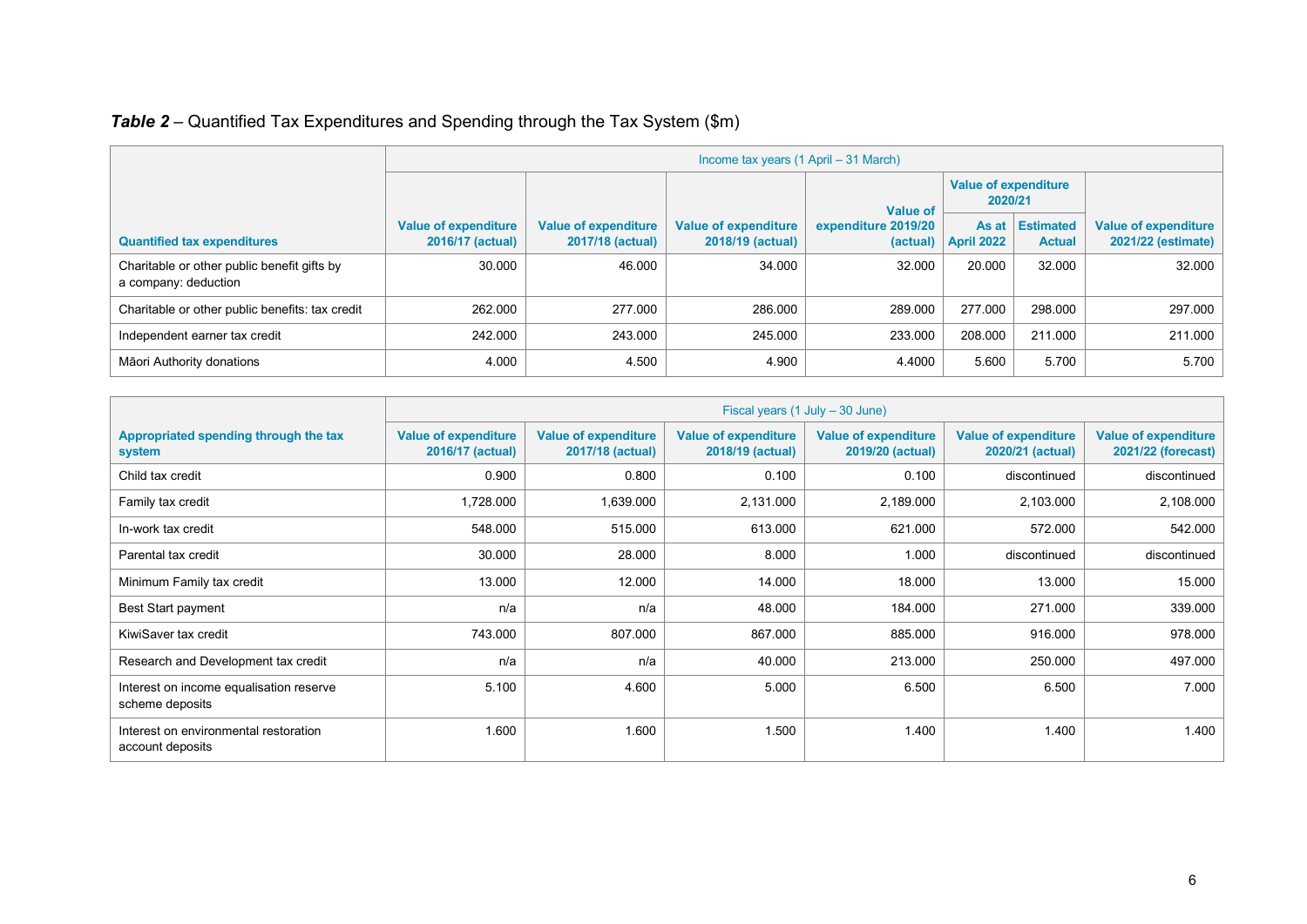<span id="page-6-0"></span>

|                                             |                                 | Fiscal years (1 July – 30 June)        |                                        |                                            |                                            |                                            |  |  |  |  |  |  |
|---------------------------------------------|---------------------------------|----------------------------------------|----------------------------------------|--------------------------------------------|--------------------------------------------|--------------------------------------------|--|--|--|--|--|--|
| Unquantified tax expenditures <sup>5</sup>  | Value of expenditure<br>2016/17 | <b>Value of expenditure</b><br>2017/18 | <b>Value of expenditure</b><br>2018/19 | Value of expenditure<br>2019/20 (forecast) | Value of expenditure<br>2020/21 (forecast) | Value of expenditure<br>2021/22 (forecast) |  |  |  |  |  |  |
| <b>Bloodstock</b>                           | n/a                             | n/a                                    | n/a                                    | 0.200                                      | 1.900                                      | 2.700                                      |  |  |  |  |  |  |
| Mycoplasma bovis cull income tax adjustment | n/a                             | n/a                                    | n/a                                    | n/a                                        | 1.500                                      | 0.750                                      |  |  |  |  |  |  |
| Donated Trading Stock: COVID-19 concession  | n/a                             | n/a                                    | n/a                                    | n/a                                        | 2.000                                      | 5.000                                      |  |  |  |  |  |  |

 $^{\rm 5}$  These tax expenditures are classified as 'unquantified' because their forecast cost has not been updated since they were originally introduced. For more information, see page 22.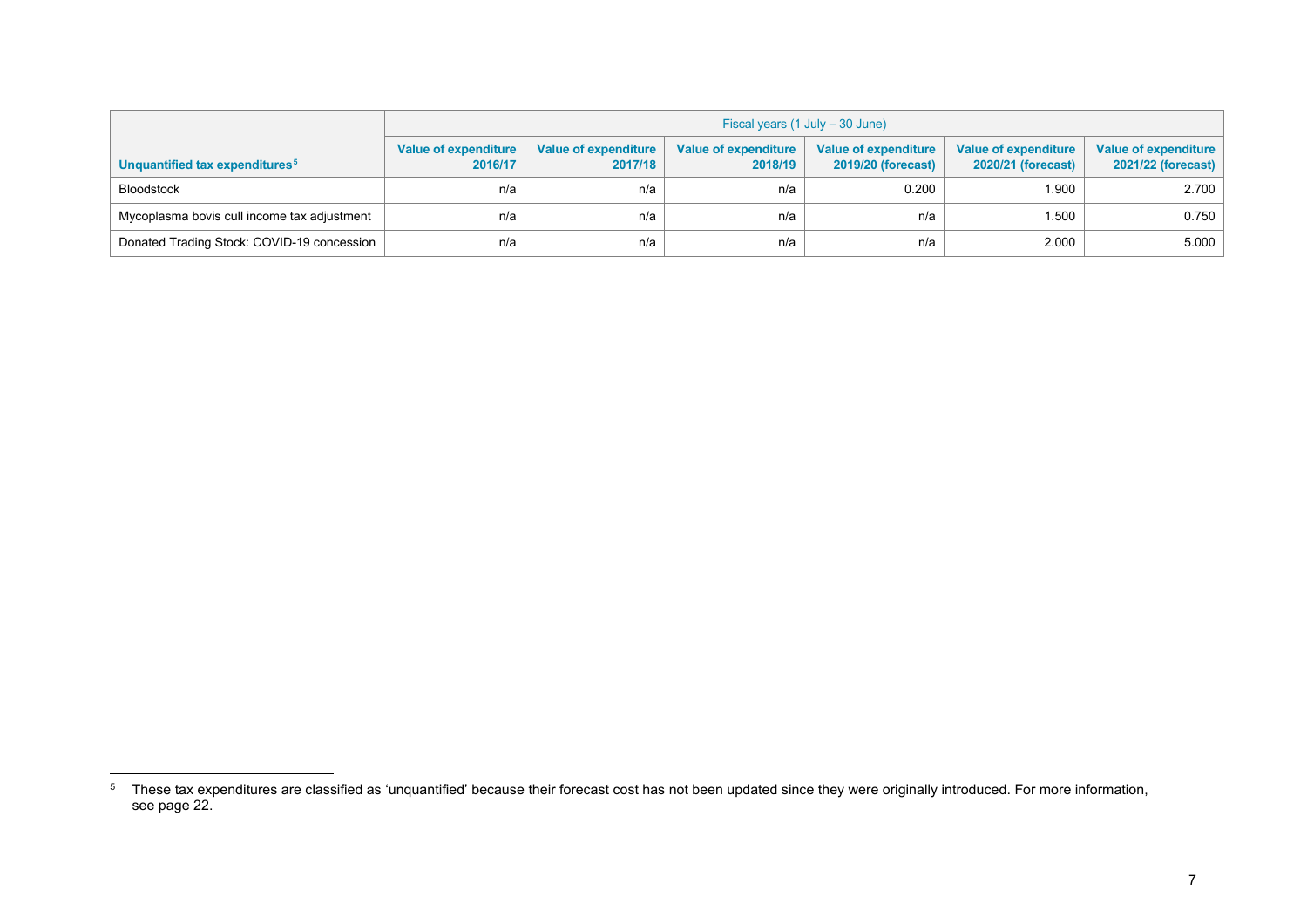## **Tax Expenditures Categorisation**

In the tables that follow, tax expenditures and appropriated spending are categorised by *Type* and *Impact*.

In this statement there are three *types* of tax expenditures:

- 1 **Social:** Tax expenditures that are introduced with the purpose of achieving certain social policy objectives. These can be income exemptions or deductions, such as the charitable donations deduction.
- 2 **Business:** Tax expenditures that are aimed at incentivising certain types of business or commercial activities in order to meet explicit or implicit economic policy objectives. Some examples include income exemption for bodies promoting scientific or industrial research, or the deduction for petroleum mining expenditure.
- 3 **Other:** Tax expenditures that are not expressly introduced to achieve social or business economic policy objectives. An example is the tax exemption for the allowances of the Governor General.

Tax expenditures are also categorised by their *impact*. That is, whether their effect on the current tax base results from *historic* policy settings, and/or whether they are *permanent*, that is subject to no future reversal, or that they facilitate *timing* changes which reverse in the future. Detailed definitions of these *impact* categories are as follows:

- 1 **Historic:** Tax expenditures that are no longer available for new claims, but qualifying activity from the past can still affect tax revenues. Some examples include accelerated depreciation and home ownership savings.
- 2 **Permanent:** Tax expenditures that reduce the overall amount of tax payable or increase entitlement to Crown expenditure. Some examples include income exemption for Community Trusts and the Charitable or other public benefit gifts tax credit.
- 3 **Timing:** Tax expenditures that achieve a tax deferral through allowing later recognition of income or earlier deductions that reverse over following years. An example is the film industry expenditure deduction.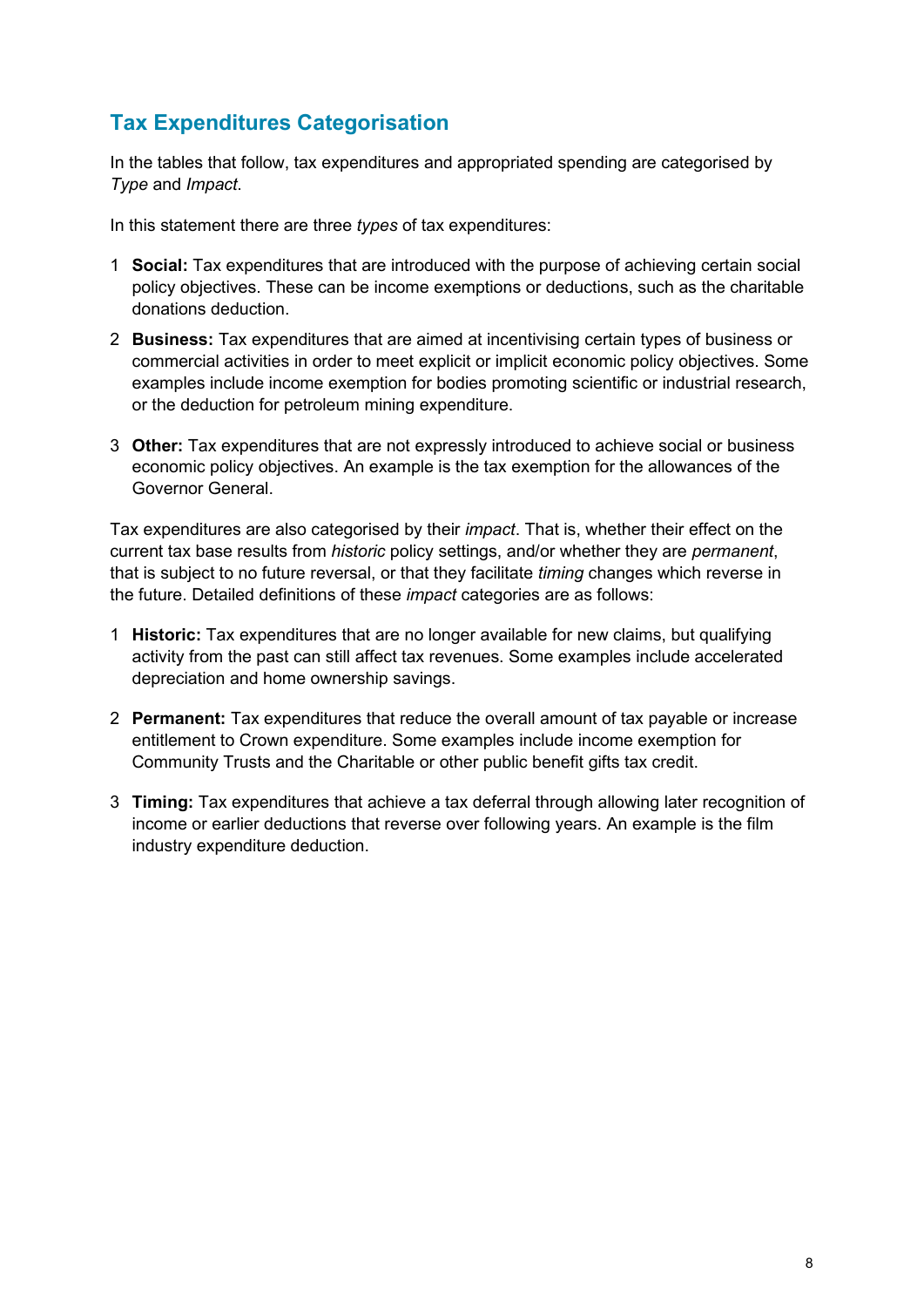|                                             | <b>Sections/</b>                                                        |                                                                                                                                                                                                                                                    |                                                                                                                                                                                                                                                                    |               | <b>Type</b>     |              |                 | <b>Impact</b> |                  |
|---------------------------------------------|-------------------------------------------------------------------------|----------------------------------------------------------------------------------------------------------------------------------------------------------------------------------------------------------------------------------------------------|--------------------------------------------------------------------------------------------------------------------------------------------------------------------------------------------------------------------------------------------------------------------|---------------|-----------------|--------------|-----------------|---------------|------------------|
| <b>Tax Expenditure</b>                      | <b>Classification</b>                                                   | <b>Comment</b>                                                                                                                                                                                                                                     | <b>Policy Rationale</b>                                                                                                                                                                                                                                            | <b>Social</b> | <b>Business</b> | <b>Other</b> | <b>Historic</b> | <b>Timing</b> | <b>Permanent</b> |
| Accelerated depreciation                    | Sections DO 4-5, 12,<br>DP 3, DZ 17-18, EE 31<br>-Accelerated write-off | The ability to depreciate capital items<br>faster than their economic life reduces<br>income by a greater amount in earlier<br>years (deferring tax payments).<br>This covers both primary sector<br>amortisation and fixed asset<br>depreciation. | To encourage investment in<br>depreciable assets.                                                                                                                                                                                                                  |               | ✓               |              | ✓               | $\checkmark$  |                  |
| Defence Force <sup>6</sup><br>accommodation | Section CE 1D<br>-Exemption                                             | Accommodation provided to a<br>member of the Defence Force -<br>difference between market rental<br>value and rental charged is exempt<br>income.                                                                                                  | NZDF staff are required to accept<br>postings anywhere in the country.<br>Some housing is on base and under<br>certain restrictions.                                                                                                                               |               |                 | ✓            |                 |               |                  |
| Ministers of religion<br>accommodation      | Section CE 1E<br>-Exemption                                             | Owned and rental accommodation<br>supplied by religious bodies to their<br>ministers - cap on the amount used<br>to value the benefit of the<br>accommodation.                                                                                     | Subsidised accommodation enables<br>and encourages ministers, who are<br>generally low wage earners, to better<br>perform their religious duties and<br>provide a service to their communities<br>(often the expectation is parishioners<br>can visit their home). |               |                 | ✓            |                 |               |                  |
| Allowances of the<br>Governor-General       | Section CW 16<br>-Exemption                                             | Allowances and benefits received<br>by the Governor-General and former<br>Governor-Generals under the<br>Governor-General Act 2010 are<br>exempt from tax.                                                                                         | Administrative convenience, as the<br>Governor-General's allowance<br>covers both personal and office<br>expenses.                                                                                                                                                 |               |                 | ✓            |                 |               |                  |
| Bloodstock:<br>accelerated deductions       | Sections EC 38-48<br>-Accelerated write-off                             | Both the timing and rate of write<br>downs are accelerated when<br>compared with an economic<br>approach.                                                                                                                                          | To encourage the ownership and<br>breeding of stallions and<br><b>broodmares</b>                                                                                                                                                                                   |               | ✓               |              |                 | ✓             |                  |

### <span id="page-8-0"></span>*Table 3* – Tax Expenditures Included in the Income Tax Act 2007

 $^6$  Employer provided accommodation and accommodation payments provide a private benefit to the employee and should be taxed. In instances described here, there is little benefit to the employee, because the accommodation or payments arise from the requirements of the employer or the job.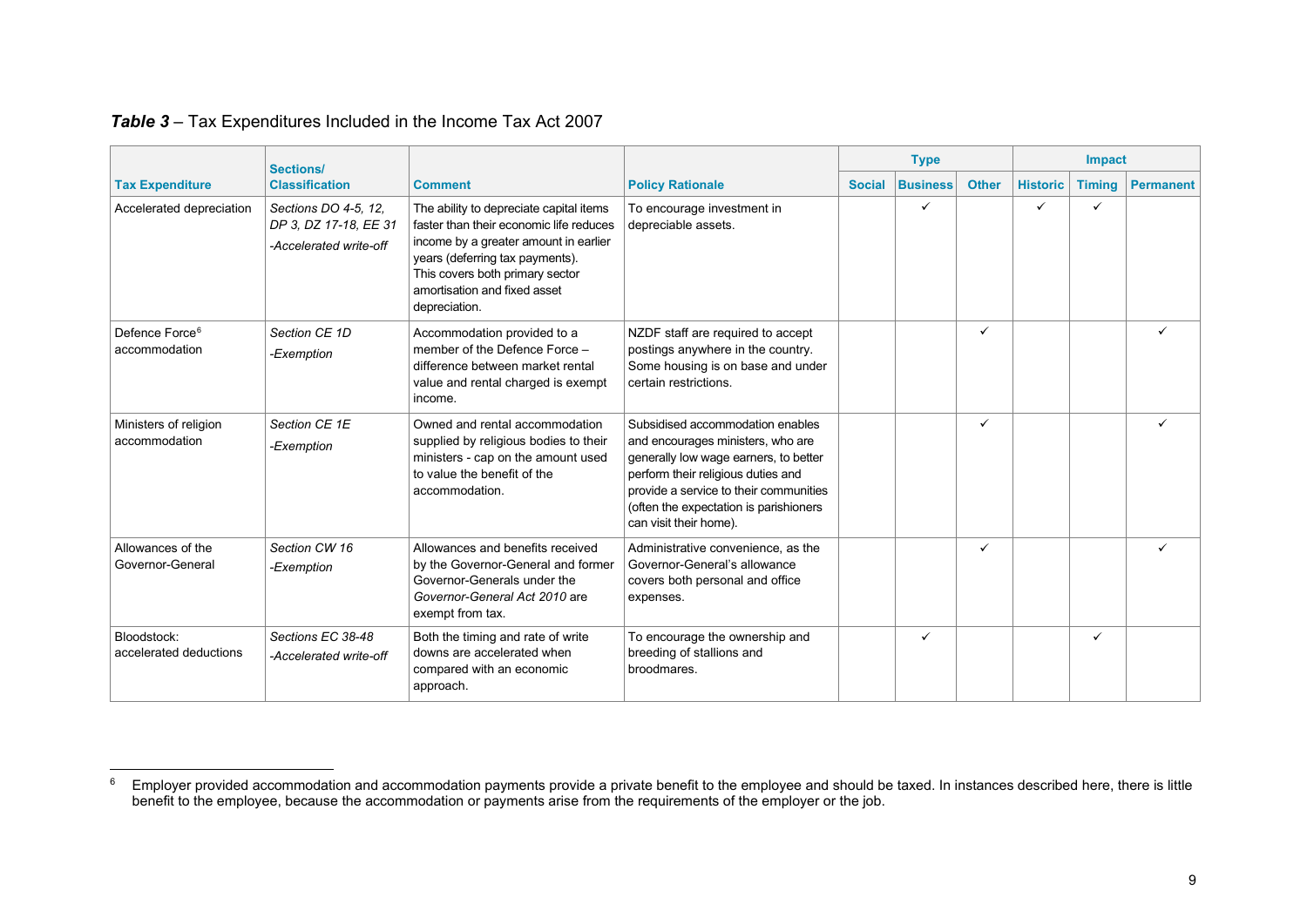|                                                                         | <b>Sections/</b>                                   |                                                                                                                                                                                                                                                                                                         |                                                                                                                                                                                                                                                              | <b>Type</b>   |                 |              | Impact          |               |                  |  |
|-------------------------------------------------------------------------|----------------------------------------------------|---------------------------------------------------------------------------------------------------------------------------------------------------------------------------------------------------------------------------------------------------------------------------------------------------------|--------------------------------------------------------------------------------------------------------------------------------------------------------------------------------------------------------------------------------------------------------------|---------------|-----------------|--------------|-----------------|---------------|------------------|--|
| <b>Tax Expenditure</b>                                                  | <b>Classification</b>                              | <b>Comment</b>                                                                                                                                                                                                                                                                                          | <b>Policy Rationale</b>                                                                                                                                                                                                                                      | <b>Social</b> | <b>Business</b> | <b>Other</b> | <b>Historic</b> | <b>Timing</b> | <b>Permanent</b> |  |
| <b>Bloodstock deductions</b>                                            | Sections EC 47C                                    | Added by the Taxation (Annual<br>Rates for 2018-19, Modernising<br>Tax Administration, and Remedial<br>Matters) Act 2019. The policy allows<br>new investors in qualifying yearlings<br>to claim tax deductions as if they<br>have a bloodstock breeding<br>business.                                   | To encourage the ownership and<br>breeding of stallions and<br>broodmares.                                                                                                                                                                                   |               | ✓               |              |                 |               |                  |  |
| Bodies promoting<br>amateur games and<br>sports: exempt income          | Section CW 46<br>-Exemption                        | Income derived by a club, society<br>or association is exempt income,<br>providing it is established to promote<br>an amateur game or sport and no<br>funds are used for private pecuniary<br>profit.                                                                                                   | To encourage amateur games or<br>sports which have the purpose of<br>promoting physical activity across<br>generations for the general well-<br>being of society.                                                                                            | $\checkmark$  |                 |              |                 |               |                  |  |
| Bodies promoting<br>scientific or industrial<br>research: exempt income | Section CW 49<br>-Exemption                        | Income derived by a society or<br>association established mainly to<br>promote or encourage scientific or<br>industrial research is exempt income,<br>providing the society or association is<br>approved by the Royal Society of<br>New Zealand and no funds are used<br>for private pecuniary profit. | To encourage research that is of<br>national interest, and ensure these<br>institutions are on a level playing field<br>with other tax exempt organisations.                                                                                                 |               | $\checkmark$    |              |                 |               |                  |  |
| Certain income derived<br>by transitional residents:<br>exempt income   | Sections CW 27 and<br>HR 8<br>-Temporary exemption | New tax residents (both immigrants<br>and returning New Zealanders) can<br>gain a temporary tax exemption for up<br>to four years on most foreign-sourced<br>income (NZ tax on foreign-sourced<br>income is higher than some other<br>countries).                                                       | To reduce the costs to NZ businesses<br>associated with recruiting highly skilled<br>and mobile individuals; remove tax<br>barriers that may inhibit international<br>recruitment to NZ; and grow<br>development of a competitive and<br>innovative economy. |               |                 | ✓            |                 |               |                  |  |
| Charitable or other public<br>benefit gifts by a<br>company: deduction  | Section DB 41<br>-Deduction                        | A company is allowed a deduction for<br>a charitable or other public benefit gift<br>of cash when made to an entity<br>described in section LD 3(2) or listed in<br>schedule 32 of the Income Tax Act<br>2007. This deduction is limited by net<br>income.                                              | To incentivise charitable donations.                                                                                                                                                                                                                         | $\checkmark$  |                 |              |                 |               |                  |  |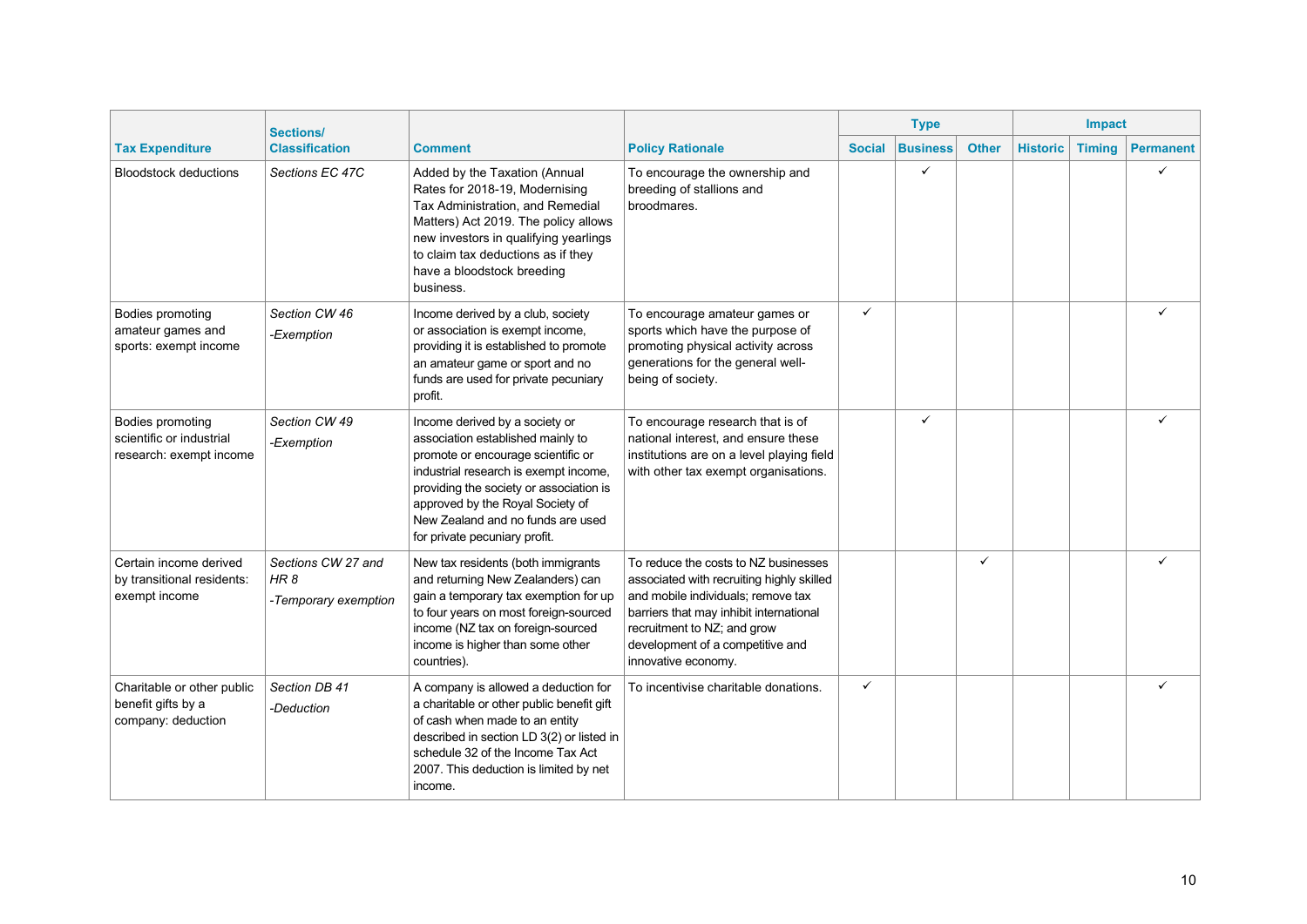|                                                                             | <b>Sections/</b>                    |                                                                                                                                                                                                                                                                   |                                                                                                                                                                                                                                                                                           | <b>Type</b>   |                 |              | Impact          |               |                  |  |
|-----------------------------------------------------------------------------|-------------------------------------|-------------------------------------------------------------------------------------------------------------------------------------------------------------------------------------------------------------------------------------------------------------------|-------------------------------------------------------------------------------------------------------------------------------------------------------------------------------------------------------------------------------------------------------------------------------------------|---------------|-----------------|--------------|-----------------|---------------|------------------|--|
| <b>Tax Expenditure</b>                                                      | <b>Classification</b>               | <b>Comment</b>                                                                                                                                                                                                                                                    | <b>Policy Rationale</b>                                                                                                                                                                                                                                                                   | <b>Social</b> | <b>Business</b> | <b>Other</b> | <b>Historic</b> | <b>Timing</b> | <b>Permanent</b> |  |
| Charitable or other public<br>benefit gifts by an<br>individual: tax credit | Subpart LD<br>-Deduction            | An individual who makes a charitable<br>or other public benefit gift is, under<br>certain conditions, allowed a<br>refundable tax credit. This applies to<br>cash donations only and is limited by<br>taxable income.                                             | To incentivise charitable donations.                                                                                                                                                                                                                                                      | ✓             |                 |              |                 |               |                  |  |
| Charities deregistration<br>exemption for community<br>housing providers    | Section HR 12<br>-Exemption         | Charities that predominately provide<br>community housing are exempt from<br>section HR 12 (tax on deregistration<br>of charities) in qualifying<br>circumstances.                                                                                                | To ensure that assets and income<br>accumulated while an entity was<br>exempt from income tax as a charity<br>is destined for charitable purposes.                                                                                                                                        | $\checkmark$  |                 |              |                 |               |                  |  |
| Charities: exempt income                                                    | Sections CW 41, 42,43<br>-Exemption | Business, non-business and<br>charitable bequests are exempt<br>income for registered charitable<br>entities. The exemption does not<br>apply to business income to the<br>extent that the charity carries out its<br>charitable purposes outside<br>New Zealand. | To support the carrying out of<br>charitable purposes and encourage<br>individuals to leave bequests to<br>charities.                                                                                                                                                                     | ✓             |                 |              |                 |               | ✓                |  |
| Community housing:<br>exempt income                                         | Section CW 42B<br>-Exemption        | Income derived by community<br>housing entities is exempt income.                                                                                                                                                                                                 | To help promote home ownership for<br>New Zealanders who would not<br>otherwise be able to afford to buy a<br>house. Supports community housing<br>providers that offer pathways to<br>home ownership to low-income<br>households but may no longer be<br>considered charitable entities. | ✓             |                 |              |                 |               |                  |  |
| Community trusts: exempt<br>income                                          | Section CW 52<br>-Exemption         | Income derived by the trustee of a<br>community trust is exempt income.                                                                                                                                                                                           | To assist with providing community<br>benefits for the good of the public.                                                                                                                                                                                                                | $\checkmark$  |                 |              |                 |               |                  |  |
| Donated trading stock -<br>adverse events                                   | Section GC $1(5)(b)$                | Relief from the deemed income rule<br>in GC 1 to ensure business are not<br>disincentivised from making<br>donations in response to adverse<br>events.                                                                                                            | To support businesses in the<br>agricultural, farming and fishing<br>sector affected by adverse events.                                                                                                                                                                                   | $\checkmark$  |                 |              |                 |               |                  |  |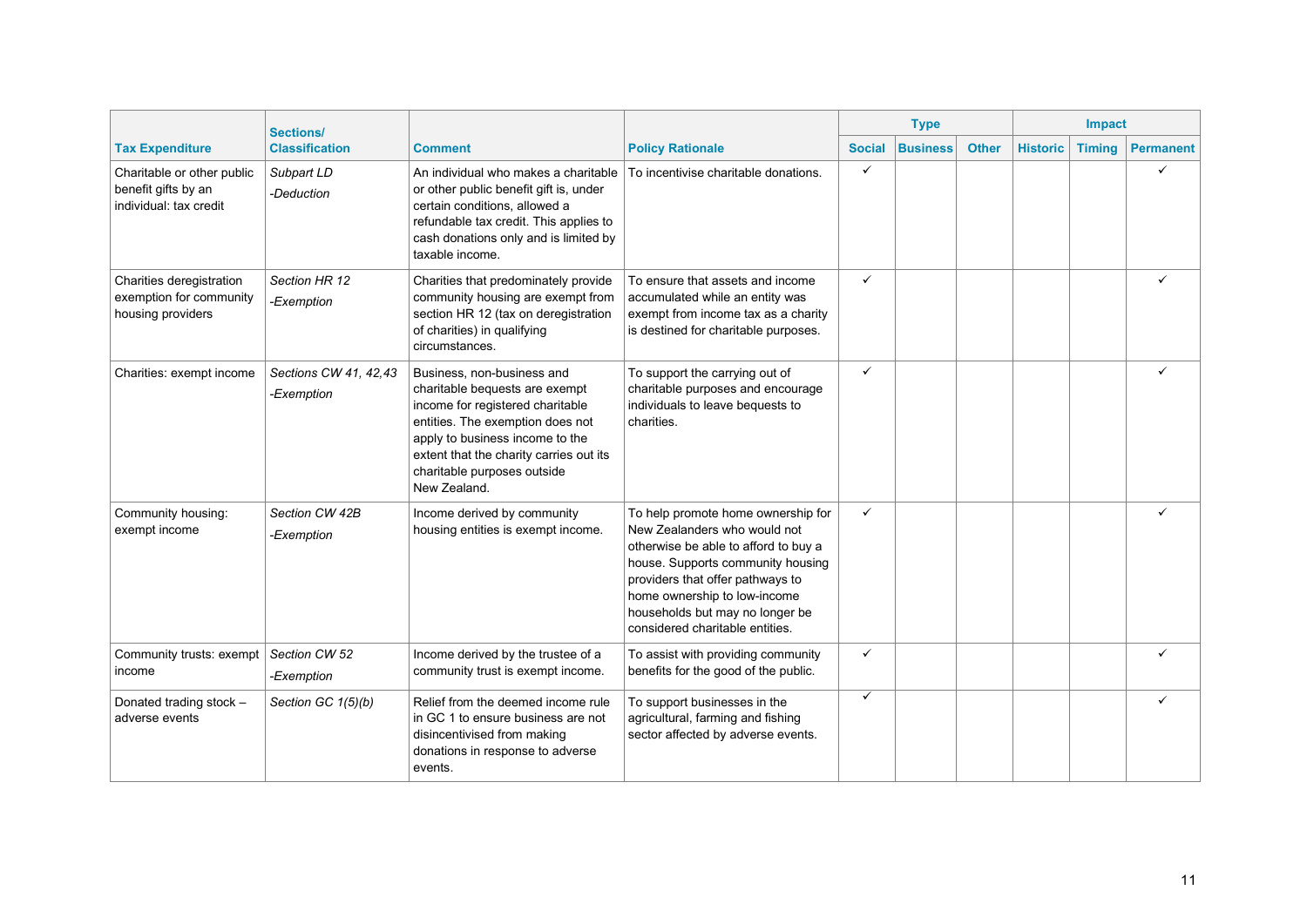|                                                            | <b>Sections/</b>                     |                                                                                                                                                                                                                                                                                                             |                                                                                                      | <b>Type</b>                      |              |                 | Impact        |                  |
|------------------------------------------------------------|--------------------------------------|-------------------------------------------------------------------------------------------------------------------------------------------------------------------------------------------------------------------------------------------------------------------------------------------------------------|------------------------------------------------------------------------------------------------------|----------------------------------|--------------|-----------------|---------------|------------------|
| <b>Tax Expenditure</b>                                     | <b>Classification</b>                | <b>Comment</b>                                                                                                                                                                                                                                                                                              | <b>Policy Rationale</b>                                                                              | <b>Business</b><br><b>Social</b> | <b>Other</b> | <b>Historic</b> | <b>Timing</b> | <b>Permanent</b> |
| Donated trading stock -<br>COVID-19                        | Section GZ 4 and GZ 5                | Temporary relief from the deemed<br>income rule in GC 1 for time limited<br>period to ensure that businesses are<br>not disincentivised from making<br>donations in response to COVID-19.                                                                                                                   | To remove any tax-related<br>disincentive to donate trading stock<br>in response to COVID-19.        | $\checkmark$                     |              |                 |               |                  |
| <b>Environmental restoration</b><br>accounts: deductions   | Subpart EK<br>-Deduction             | Persons who carry out an activity<br>outlined in Schedule 19 of the<br>Income Tax Act 2007 may reduce<br>their taxable income in a year by<br>depositing taxable income with<br>Inland Revenue. The schemes<br>allow taxable income to be<br>transferred between years thereby<br>smoothing taxable income. | To facilitate income smoothing.                                                                      | ✓                                |              |                 | $\checkmark$  |                  |
| <b>Environmental restoration</b><br>accounts: interest     | Section EK 6                         | The scheme pays interest on the<br>balance of the account.                                                                                                                                                                                                                                                  | To compensate for the loss of the<br>use of money.                                                   | ✓                                |              |                 | ✓             |                  |
| Farming business<br>expenditure: accelerated<br>deductions | Sections DO 1-3, DO 10<br>-Deduction | Certain deductions granted for<br>improvements and enhancements<br>to land for farming can be expensed<br>rather than treated as capital and<br>amortised, eg, fencing.                                                                                                                                     | To increase the productive capacity<br>of existing farms and the quality of<br>the nation's exports. | $\checkmark$                     |              |                 | ✓             |                  |
| Film industry expenditure:<br>accelerated deductions       | Section DS 1-4<br>-Deduction         | Expenditure incurred acquiring film<br>rights or film production expenditure<br>can be expensed over a specified<br>time frame.                                                                                                                                                                             | To encourage the development of<br>the New Zealand screen production<br>industry.                    | ✓                                |              |                 | ✓             |                  |
| Forestry encouragement<br>grant: accelerated<br>deductions | Section DP 5<br>-Deduction           | Forestry expenditure incurred by<br>a person who derives a forestry<br>encouragement grant that is not<br>grant related is immediately<br>deductible.                                                                                                                                                       | To encourage the planting of<br>woodlots and ensure an adequate<br>supply of timber for future need. | ✓                                |              | ✓               | ✓             |                  |
| Forestry expenditure:<br>accelerated deductions            | Section DP 1<br>-Deduction           | Expenditures associated with forestry<br>(eg, planting or tending costs) can be<br>expensed rather than capitalised<br>against harvest proceeds.                                                                                                                                                            | To encourage the establishment<br>of new forests.                                                    | ✓                                |              |                 | $\checkmark$  |                  |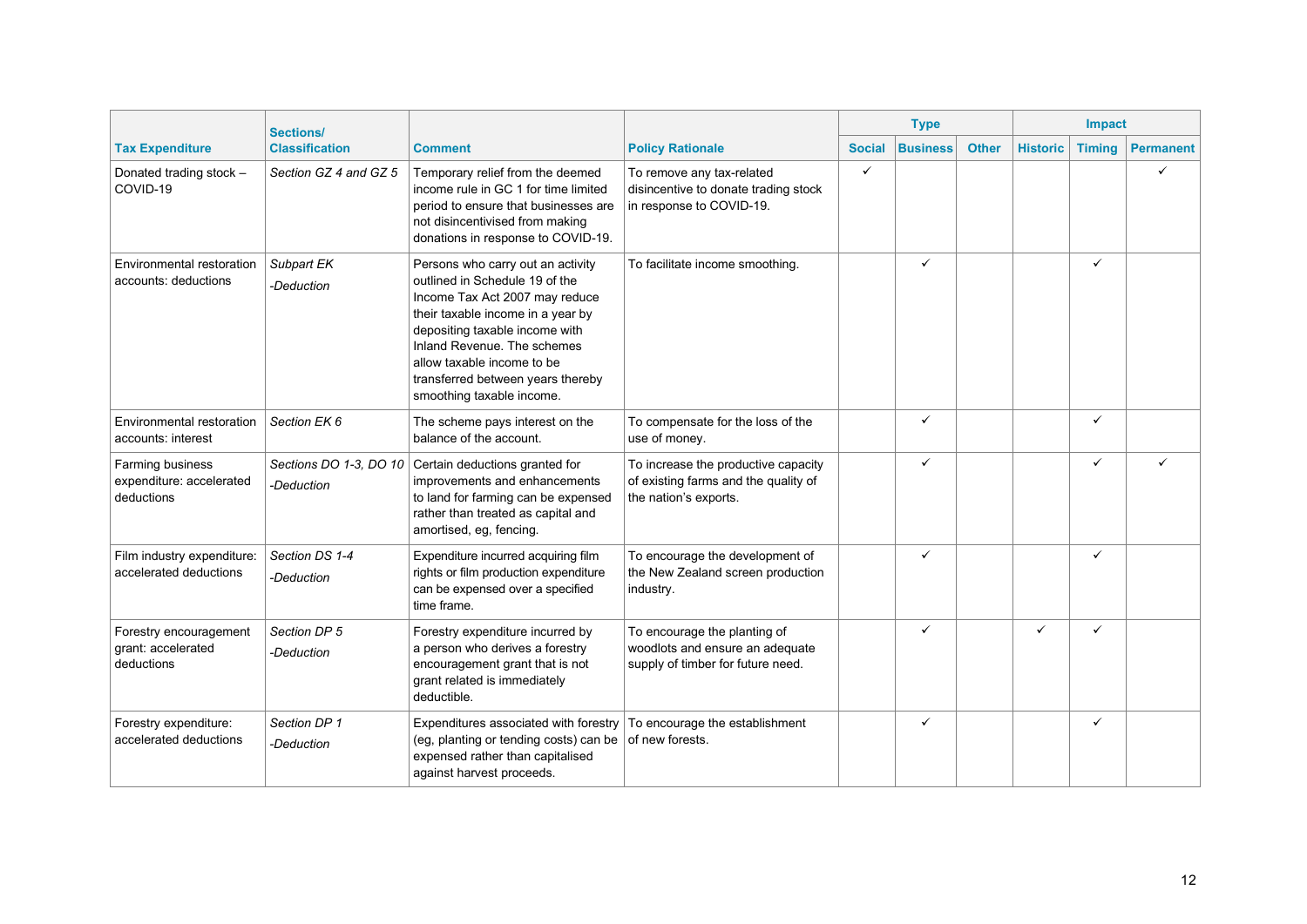|                                                                                   | <b>Sections/</b>                |                                                                                                                                                                                                                                                                               |                                                                                                                                                   | <b>Type</b>   |                 |              |                 | Impact        |                  |
|-----------------------------------------------------------------------------------|---------------------------------|-------------------------------------------------------------------------------------------------------------------------------------------------------------------------------------------------------------------------------------------------------------------------------|---------------------------------------------------------------------------------------------------------------------------------------------------|---------------|-----------------|--------------|-----------------|---------------|------------------|
| <b>Tax Expenditure</b>                                                            | <b>Classification</b>           | <b>Comment</b>                                                                                                                                                                                                                                                                | <b>Policy Rationale</b>                                                                                                                           | <b>Social</b> | <b>Business</b> | <b>Other</b> | <b>Historic</b> | <b>Timing</b> | <b>Permanent</b> |
| Friendly societies: exempt<br>income                                              | Section CW 44<br>-Exemption     | Specified income derived by a<br>friendly society is treated as exempt<br>income.                                                                                                                                                                                             | To support friendly societies and<br>credit unions.                                                                                               | ✓             |                 |              |                 |               | ✓                |
| Fringe benefit tax: partial<br>exclusion for charities                            | Section CX 25<br>-Exemption     | Generally, fringe benefits provided to<br>employees not involved in a charity's<br>business are exempt FBT.                                                                                                                                                                   | The cost of complying with FBT<br>obligations would be onerous and<br>reduce the funds available for<br>charitable purposes.                      | $\checkmark$  |                 |              |                 |               |                  |
| Funeral Trusts: exempt<br>income                                                  | Section CW 45<br>-Exemption     | Interest or a dividend derived by<br>a trustee in a funeral trust is exempt<br>income.                                                                                                                                                                                        | To reduce compliance costs for<br>sickness, accident and death funds<br>that would need to restructure to be<br>recognised as friendly societies. | $\checkmark$  |                 |              |                 |               |                  |
| Herd improvement bodies:<br>exempt income                                         | Section CW 51<br>-Exemption     | Income derived by a herd<br>improvement association, or society<br>established mainly to promote an<br>improvement in New Zealand dairy<br>cattle, is exempt income, providing<br>no funds are used for private<br>pecuniary profit.                                          | Originally, herd improvement bodies<br>were considered of national<br>significance.                                                               |               | ✓               |              |                 |               |                  |
| Income equalisation<br>schemes: deduction                                         | Subpart EH<br>-Deduction        | Persons working in forestry, fishing,<br>or farming entities may reduce their<br>taxable income in a year by<br>depositing taxable income with<br>Inland Revenue. The schemes<br>allow taxable income to be<br>transferred between years thereby<br>smoothing taxable income. | To facilitate income smoothing.                                                                                                                   |               | ✓               |              |                 | $\checkmark$  |                  |
| Income equalisation<br>schemes: interest                                          | Section EH 6                    | The scheme pays interest on the<br>balance of the account.                                                                                                                                                                                                                    | To compensate for the loss of the<br>use of money.                                                                                                |               | ✓               |              |                 | $\checkmark$  |                  |
| Income for military or<br>police service in<br>operational area: exempt<br>income | Sections CW 23-24<br>-Exemption | Specified income derived by<br>members of the New Zealand<br>Defence Force (or the police)<br>serving in an operational area<br>can be treated as exempt income.                                                                                                              | To increase equity and reduce the<br>administrative burden across the<br>New Zealand Defence Force and the<br>Police.                             |               |                 | ✓            |                 |               |                  |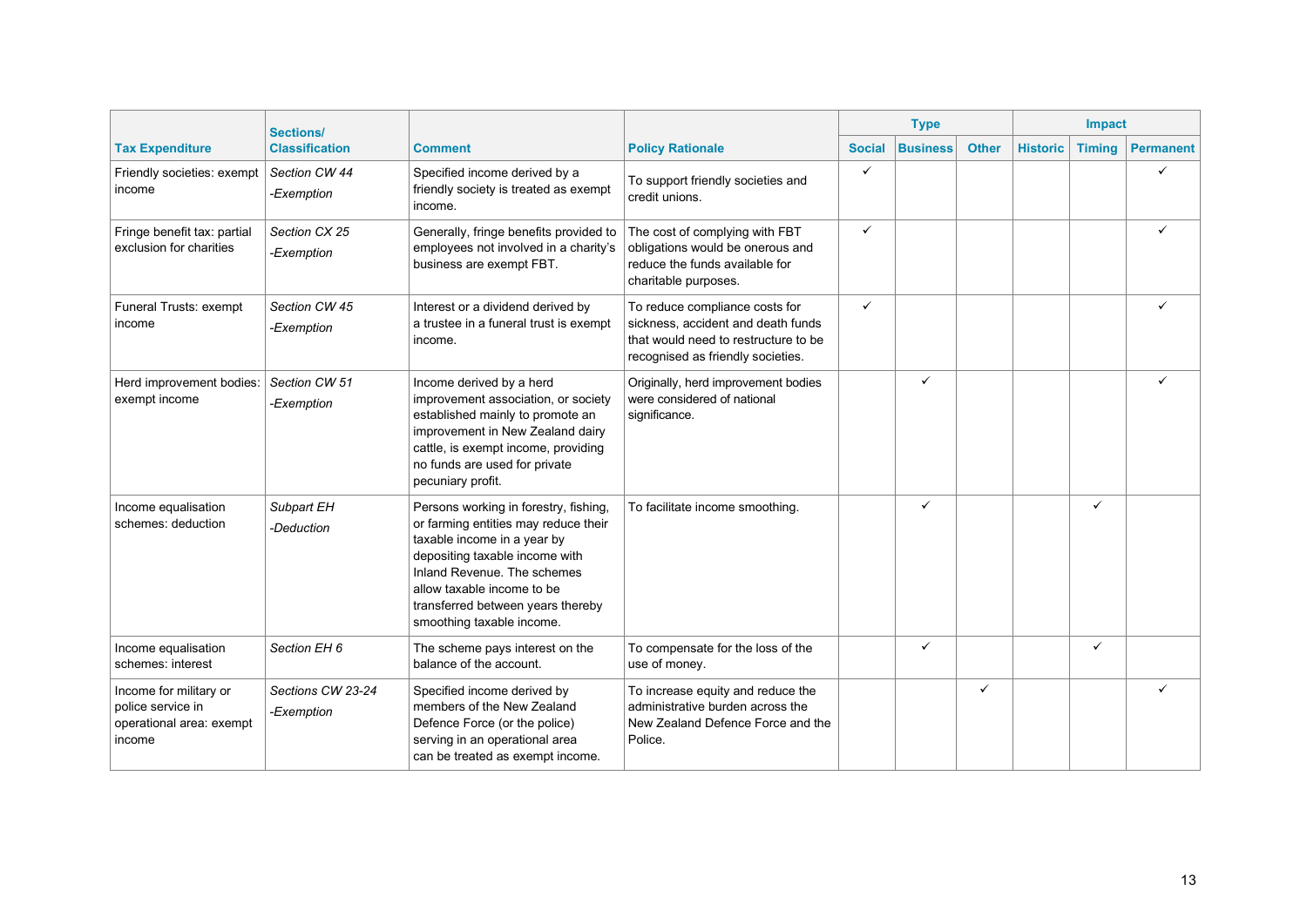|                                                                     | <b>Sections/</b>               |                                                                                                                                                                                                                                                                                                           |                                                                                                                                                                                                                        | <b>Type</b>   |                 |              | Impact          |               |                  |
|---------------------------------------------------------------------|--------------------------------|-----------------------------------------------------------------------------------------------------------------------------------------------------------------------------------------------------------------------------------------------------------------------------------------------------------|------------------------------------------------------------------------------------------------------------------------------------------------------------------------------------------------------------------------|---------------|-----------------|--------------|-----------------|---------------|------------------|
| <b>Tax Expenditure</b>                                              | <b>Classification</b>          | <b>Comment</b>                                                                                                                                                                                                                                                                                            | <b>Policy Rationale</b>                                                                                                                                                                                                | <b>Social</b> | <b>Business</b> | <b>Other</b> | <b>Historic</b> | <b>Timing</b> | <b>Permanent</b> |
| Income from conducting<br>gaming-machine<br>gambling: exempt income | Section CW 48<br>-Exemption    | Gross gambling proceeds from<br>gaming-machine gambling are<br>exempt income if the person<br>complies with the Gambling<br>Act 2003. Note that turnover is<br>separately taxed.                                                                                                                          | To reduce compliance costs as<br>income is used for authorised<br>purposes, which generally have<br>an income tax exemption.                                                                                           |               |                 | ✓            |                 |               | ✓                |
| Independent earner: tax<br>credit                                   | Section LC 13<br>-Tax Credit   | Individuals whose income is between<br>\$24,000 and \$44,000, and who are<br>not receiving certain forms of<br>income, are entitled to a tax credit<br>of \$520. This credit abates once<br>annual income rises above \$44,000.                                                                           | To improve incentives to participate<br>in the workforce.                                                                                                                                                              | $\checkmark$  |                 |              |                 |               |                  |
| Interest on home vendor<br>mortgages: tax credit                    | Sections LZ 6-8<br>-Tax Credit | A tax credit may be available for<br>interest from a home vendor<br>mortgage, providing it was approved<br>by the Housing NZ Corporation,<br>on or before 5 August 1982.                                                                                                                                  | To encourage home ownership.                                                                                                                                                                                           | ✓             |                 |              | ✓               |               | ✓                |
| Jurors' and witnesses'<br>fees: exempt income                       | Section CW 26<br>-Exemption    | Fees paid by the Crown to jurors<br>and its witnesses, other than expert<br>witnesses, are exempt income.                                                                                                                                                                                                 | To encourage public involvement in<br>law enforcement by increasing the<br>net payment to witnesses. Cost<br>savings for the Department of Justice<br>who administer the payments,<br>which outweigh the tax foregone. | $\checkmark$  |                 |              |                 |               | ✓                |
| Local and regional<br>promotional bodies:<br>exempt income          | Section CW 40<br>-Exemption    | The income derived by a charitable<br>association or society is exempt<br>income if it is primarily established<br>for beautification purposes.                                                                                                                                                           | To encourage local and regional<br>beautification/advertisement.                                                                                                                                                       | $\checkmark$  |                 |              |                 |               | ✓                |
| Māori Authorities:<br>donations                                     | Section DV 12<br>-Deduction    | A Māori authority is allowed a<br>deduction for a cash donation that it<br>makes to a Māori association as<br>defined in the Māori Community<br>Development Act 1962. It is also<br>allowed a deduction for charitable or<br>other public benefit cash gifts. This<br>deduction is limited by net income. | To incentivise charitable donations.                                                                                                                                                                                   |               |                 |              |                 |               |                  |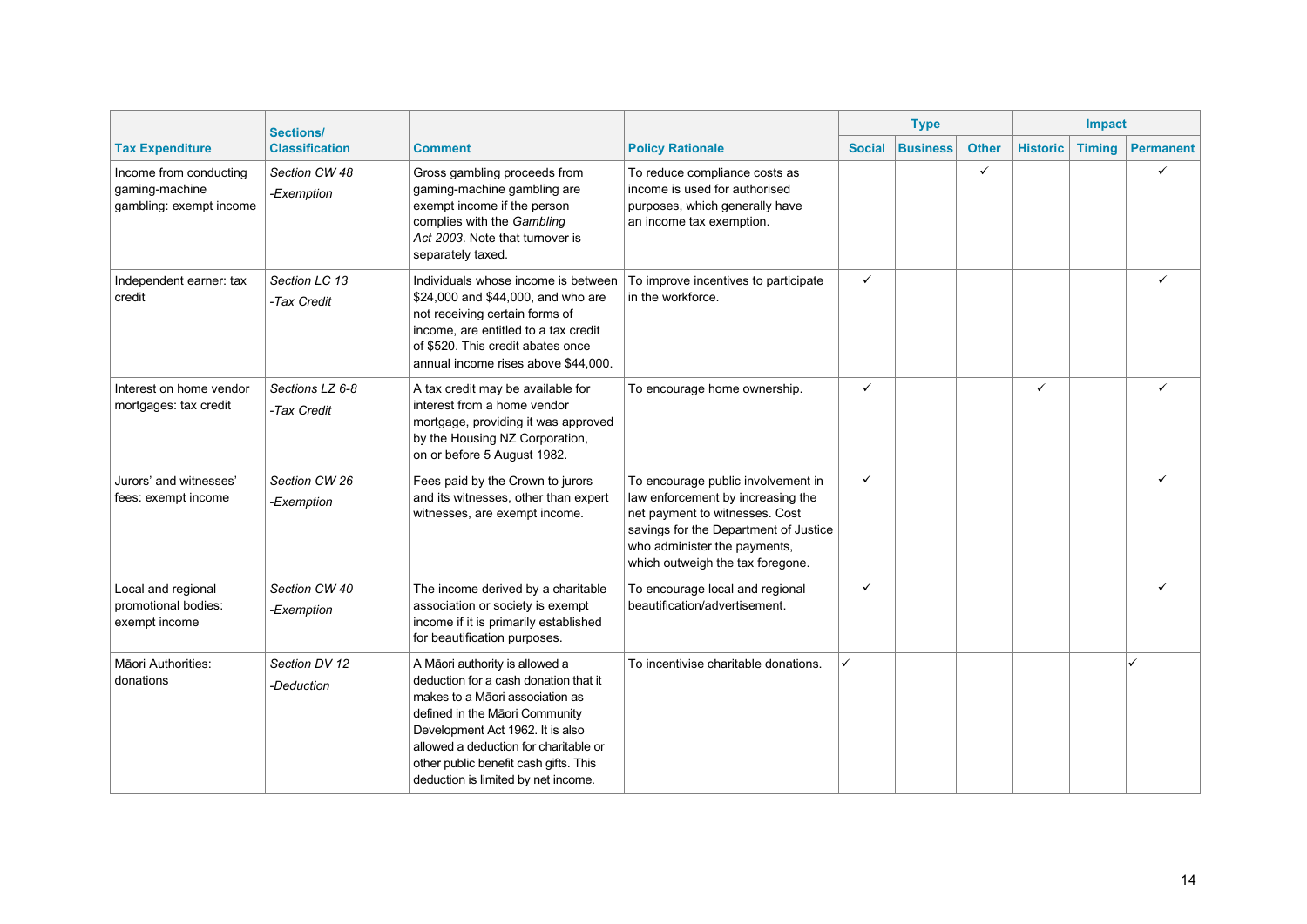|                                                                        | <b>Sections/</b>                               |                                                                                                                                                                                                                                         |                                                                                                                                                      |               | <b>Type</b>     |              |                 | Impact        |                  |
|------------------------------------------------------------------------|------------------------------------------------|-----------------------------------------------------------------------------------------------------------------------------------------------------------------------------------------------------------------------------------------|------------------------------------------------------------------------------------------------------------------------------------------------------|---------------|-----------------|--------------|-----------------|---------------|------------------|
| <b>Tax Expenditure</b>                                                 | <b>Classification</b>                          | <b>Comment</b>                                                                                                                                                                                                                          | <b>Policy Rationale</b>                                                                                                                              | <b>Social</b> | <b>Business</b> | <b>Other</b> | <b>Historic</b> | <b>Timing</b> | <b>Permanent</b> |
| Mycoplasma bovis                                                       | Sections CZ 37, EZ 4B.<br>EZ 80 and EZ 81      | The income and deduction spreads<br>only apply to breeding cattle culled<br>under the Biosecurity Act 1993, that<br>were valued at cost, and are quickly<br>replaced.                                                                   | To neutralise, for equity reasons, the<br>unexpected income arising from the<br>government decision to eradicate<br>Mycoplasma bovis in New Zealand. |               |                 | ✓            |                 | $\checkmark$  |                  |
| Non-profit organisations                                               | Section DV 8<br>-Deduction                     | Non-profit organisations are entitled<br>to an income tax deduction for the<br>lesser of \$1,000 and their net<br>income.                                                                                                               | To reduce compliance costs.                                                                                                                          | $\checkmark$  |                 |              |                 |               |                  |
| Non-resident oil rig and<br>seismic vessel operator -<br>tax exemption | Section CW 57<br>-Exemption                    | Income derived by non-resident<br>operators of oil rigs and seismic<br>vessels is exempt from taxation.                                                                                                                                 | To prevent rig operators leaving<br>New Zealand before 183 days and a<br>separate operator having to come in<br>to finish the job.                   |               | ✓               |              |                 |               | ✓                |
| Payments of interest post-<br>war credits: exempt<br>income            | Section CW 5<br>-Exemption                     | Interest derived by a person under<br>section 2 of the Income Tax<br>(Repayment of Post-War Credits)<br>Act 1959 of the United Kingdom<br>Parliament is exempt income.                                                                  | To reduce compliance costs, as<br>interest on post-war credits was<br>already exempt from tax in the UK.                                             | $\checkmark$  |                 |              |                 |               |                  |
| Payments of interest on<br>farm mortgages: exempt<br>income            | Section CW 6<br>-Exemption                     | 50 percent of the interest that an<br>individual derives from a mortgage<br>securing a loan made by a seller of<br>a farm is exempt income, if the Rural<br>Banking and Finance Corporation of<br>New Zealand approves the<br>mortgage. | To encourage young farmers.                                                                                                                          |               | ✓               |              |                 |               |                  |
| Petroleum mining<br>expenditure: accelerated<br>deduction              | Subpart DT, sections<br>EJ 12-20<br>-Deduction | Development expenditure is written<br>off over an accelerated seven-year<br>period.                                                                                                                                                     | To make the NZ mining industry<br>more competitive internationally<br>(and similar to the rules in Australia)                                        |               | ✓               |              |                 | $\checkmark$  |                  |
| Plain clothes allowances                                               | Section CW 17CC<br>-Exemption                  | In very limited circumstances a plain<br>clothes allowance paid to an<br>employee who is also provided with a<br>uniform can be tax exempt.                                                                                             | To reduce compliance costs.<br>Consistent with longstanding<br>practice.                                                                             |               |                 | ✓            |                 |               |                  |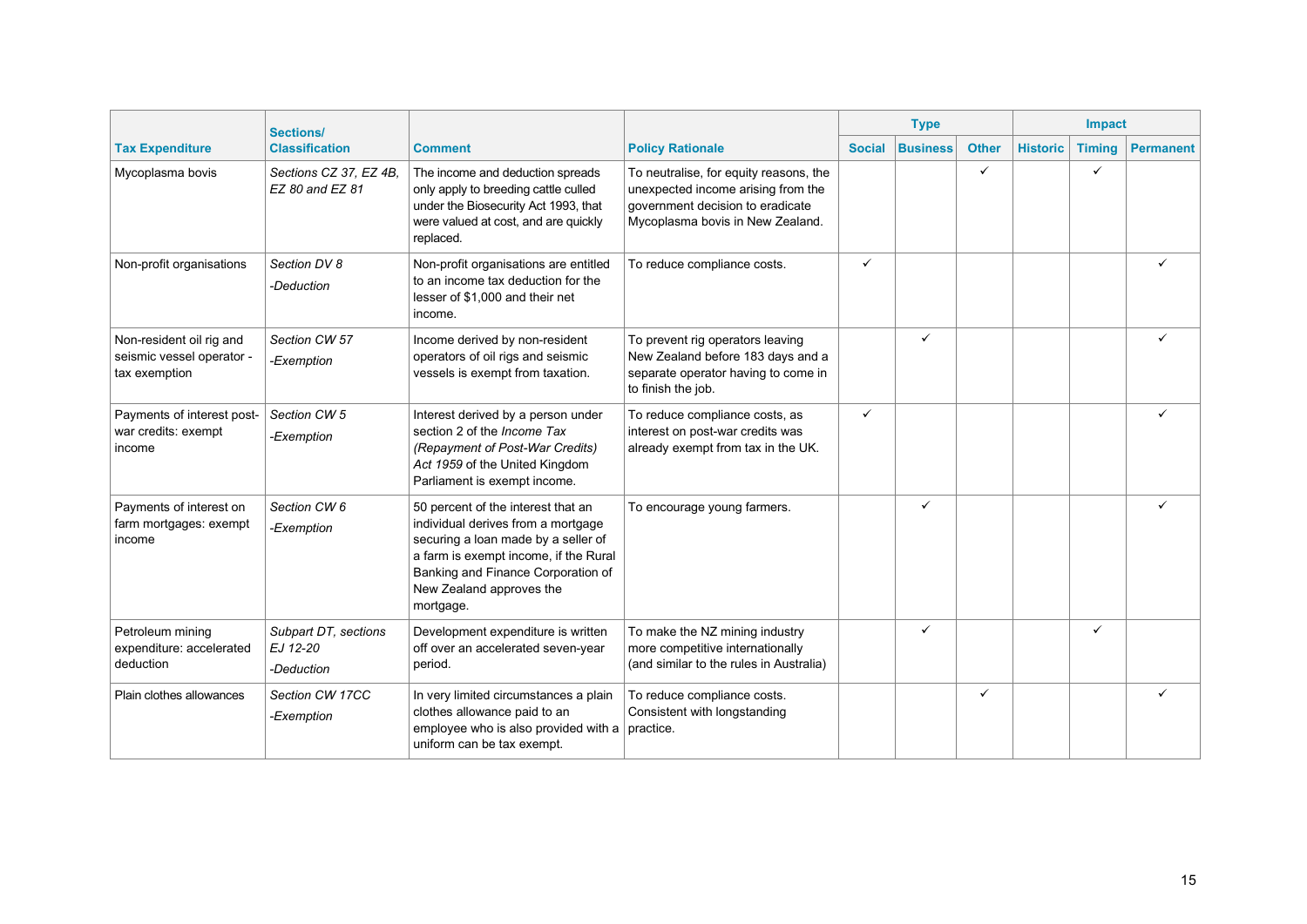|                                                               | <b>Sections/</b>                                                                                           | <b>Type</b>                                                                                                                                                                                                                                                         |                                                                                                            |               |                 | Impact       |                 |               |                  |
|---------------------------------------------------------------|------------------------------------------------------------------------------------------------------------|---------------------------------------------------------------------------------------------------------------------------------------------------------------------------------------------------------------------------------------------------------------------|------------------------------------------------------------------------------------------------------------|---------------|-----------------|--------------|-----------------|---------------|------------------|
| <b>Tax Expenditure</b>                                        | <b>Classification</b>                                                                                      | <b>Comment</b>                                                                                                                                                                                                                                                      | <b>Policy Rationale</b>                                                                                    | <b>Social</b> | <b>Business</b> | <b>Other</b> | <b>Historic</b> | <b>Timing</b> | <b>Permanent</b> |
| Research and<br>Development (R&D) -<br>cashing out tax losses | Subpart MX<br>-Cash-out of losses                                                                          | In qualifying circumstances,<br>a company that conducts R&D and<br>incurs tax losses may cash out the<br>tax value of the research and<br>development part of the tax losses.<br>This is repayable against future<br>profits, or in certain other<br>circumstances. | To reduce bias against investment<br>in R&D start-ups arising from the<br>current treatment of tax losses. |               | ✓               |              |                 | $\checkmark$  |                  |
| Scholarships and<br>bursaries: exempt income                  | Section CW 36<br>-Exemption                                                                                | Any scholarship or bursary payment<br>for attendance at an educational<br>institution is exempt income, except<br>for a basic grant or an independent<br>circumstances grant under the<br>Education Act 1989.                                                       | To assist education development.                                                                           | $\checkmark$  |                 |              |                 |               |                  |
| TAB and racing clubs:<br>exempt income                        | Section CW 47<br>-Exemption                                                                                | Income derived by the New Zealand<br>Racing Board, New Zealand<br>Thoroughbred Racing, Harness<br>Racing New Zealand, and the<br>New Zealand Greyhound Racing<br>Association is exempt income.<br>Note that betting turnover is<br>separately taxed.                | To support the racing sector                                                                               |               | ✓               |              |                 |               | ✓                |
| Te Pou Tupua                                                  | Section CW 40C and<br>the Te Awa Tupua<br>(Whanganui River<br>Claims Settlement)<br>Act 2017<br>-Exemption | Income received by Te Pou Tupua is<br>exempt from income tax so long as it<br>is applied for the purposes set out in<br>the Te Awa Tupua (Whanganui River<br>Claims Settlement) Act 2017.                                                                           | Treaty of Waitangi settlement.                                                                             |               |                 | ✓            |                 |               |                  |
| Te Urewera Board                                              | Section CW 40B<br>and the Te Urewera<br>Act 2014<br>-Exemption                                             | Te Urewera Board's income<br>(generally from concessions)<br>is exempt from tax so long as it is<br>applied for the purposes set out in<br>the Te Urewera Act 2014.                                                                                                 | Treaty of Waitangi settlement.                                                                             |               |                 | ✓            |                 |               | ✓                |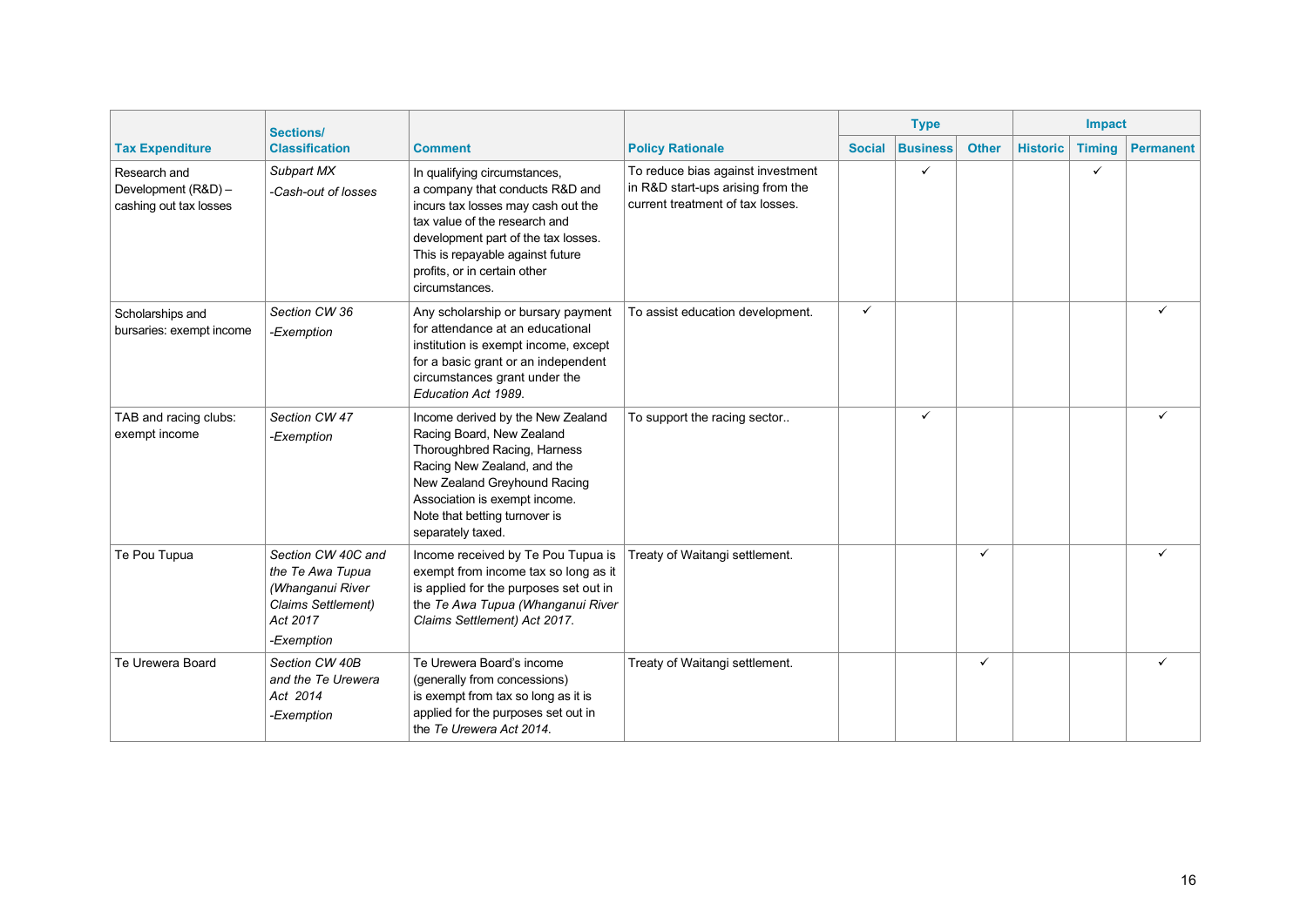|                                              | Sections/<br><b>Classification</b> |                                                                                                                                                                                                                                       | <b>Policy Rationale</b>                                             | Type |                 |              | Impact          |               |           |
|----------------------------------------------|------------------------------------|---------------------------------------------------------------------------------------------------------------------------------------------------------------------------------------------------------------------------------------|---------------------------------------------------------------------|------|-----------------|--------------|-----------------|---------------|-----------|
| <b>Tax Expenditure</b>                       |                                    | <b>Comment</b>                                                                                                                                                                                                                        |                                                                     |      | Social Business | <b>Other</b> | <b>Historic</b> | <b>Timing</b> | Permanent |
| Veterinary services<br>bodies: exempt income | Section CW 50<br>-Exemption        | Income derived by a veterinary<br>association, club, or society<br>established mainly to promote<br>efficient veterinary services in<br>New Zealand is exempt income,<br>providing no funds are used for<br>private pecuniary profit. | Originally, the bodies were seen to<br>be of national significance. |      |                 |              |                 |               |           |

## *Table 4* – Approved Appropriated Spending Made through the Tax System

|                                           |                   |                                                                                                                                                                                                                            |               | <b>Type</b>     |              |                 | <b>Impact</b> |                  |  |
|-------------------------------------------|-------------------|----------------------------------------------------------------------------------------------------------------------------------------------------------------------------------------------------------------------------|---------------|-----------------|--------------|-----------------|---------------|------------------|--|
| <b>Appropriated spending</b>              | <b>Sections</b>   | <b>Comment</b>                                                                                                                                                                                                             | <b>Social</b> | <b>Business</b> | <b>Other</b> | <b>Historic</b> | <b>Timing</b> | <b>Permanent</b> |  |
| Child tax credit                          | Section MZ 2      | Families with a pre-existing entitlement dating from before 31 March 2006<br>are able to claim a tax credit for dependent children. Additional access to<br>this tax credit is no longer available.                        | $\checkmark$  |                 |              | ✓               |               |                  |  |
| Family tax credit                         | Section MD 3      | Families are entitled to an income tested tax credit or cash payment for<br>children aged 18 years or younger.                                                                                                             | $\checkmark$  |                 |              |                 |               |                  |  |
| In-work tax credit                        | Section MD 10     | Families with children 18 years or younger that work the required number<br>of hours per week are entitled to an income tested in-work tax credit.                                                                         | $\checkmark$  |                 |              |                 |               |                  |  |
| KiwiSaver tax credits                     | Section MK 1-8    | The savings of participants in the KiwiSaver scheme are entitled to a tax<br>credit.                                                                                                                                       | $\checkmark$  |                 |              |                 |               |                  |  |
| Parental tax credit                       | Section MD 12     | A tax credit may, under certain conditions, be paid to families with a<br>newborn baby for the first 70 days (ten weeks) after the baby is born.                                                                           | $\checkmark$  |                 |              |                 |               |                  |  |
| Minimum Family tax credit                 | Section ME 1      | A tax credit may be available to ensure that the annual income (after tax)<br>of a family with dependent children 18 or younger does not fall below the<br>specified threshold (\$26,572 from 1 April 2019).               | $\checkmark$  |                 |              |                 |               |                  |  |
| Best Start payment                        | <b>Section MG</b> | Families are entitled to a tax credit for the first year of a child's life.<br>The credit may, under certain conditions, continue to be paid to families<br>with a dependent child until the child turns three years old.  | $\checkmark$  |                 |              |                 |               |                  |  |
| Research and Development<br>tax incentive | Subpart LY        | Eligible entities are entitled to a tax credit of 15% for expenditure on R&D<br>activity. Expenditure has to be primarily in New Zealand and at least<br>\$50,000 (subject to exceptions), and no more than \$120 million. |               | ✓               |              |                 |               |                  |  |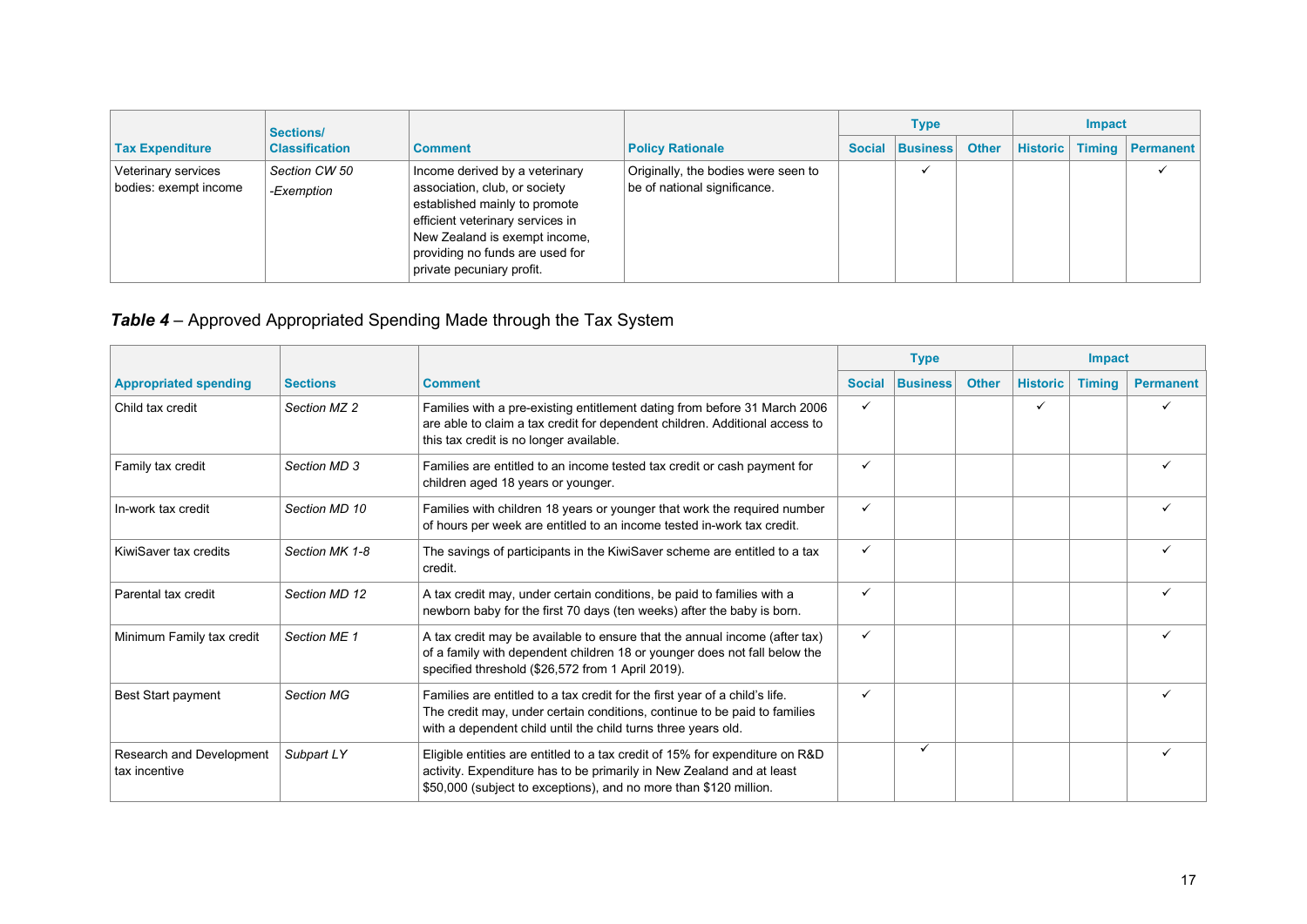|                                                                 | Sections/                     |                                                                                                                                             |                                                                                                                                                                                                                                                                                          | <b>Type</b>     | <b>Impact</b> |                        |  |                  |
|-----------------------------------------------------------------|-------------------------------|---------------------------------------------------------------------------------------------------------------------------------------------|------------------------------------------------------------------------------------------------------------------------------------------------------------------------------------------------------------------------------------------------------------------------------------------|-----------------|---------------|------------------------|--|------------------|
| <b>Tax Expenditure</b>                                          | <b>Classification</b>         | <b>Comment</b>                                                                                                                              | <b>Policy Rationale</b>                                                                                                                                                                                                                                                                  | Social Business | <b>Other</b>  | <b>Historic</b> Timing |  | <b>Permanent</b> |
| Input tax (GST) recovered<br>by registered non-profit<br>bodies | Section 20 (3K)<br>-Deduction | GST input tax is able to be<br>recovered where the input tax does<br>not factually relate to taxable<br>supplies made by a non-profit body. | Except for input tax relating to<br>exempt supplies, a non-profit body<br>should be able to recover all other<br>input tax whether or not it relates to<br>the making of taxable supplies. This<br>ensures, for example, that input tax<br>can be recovered in relation to<br>donations. |                 |               |                        |  |                  |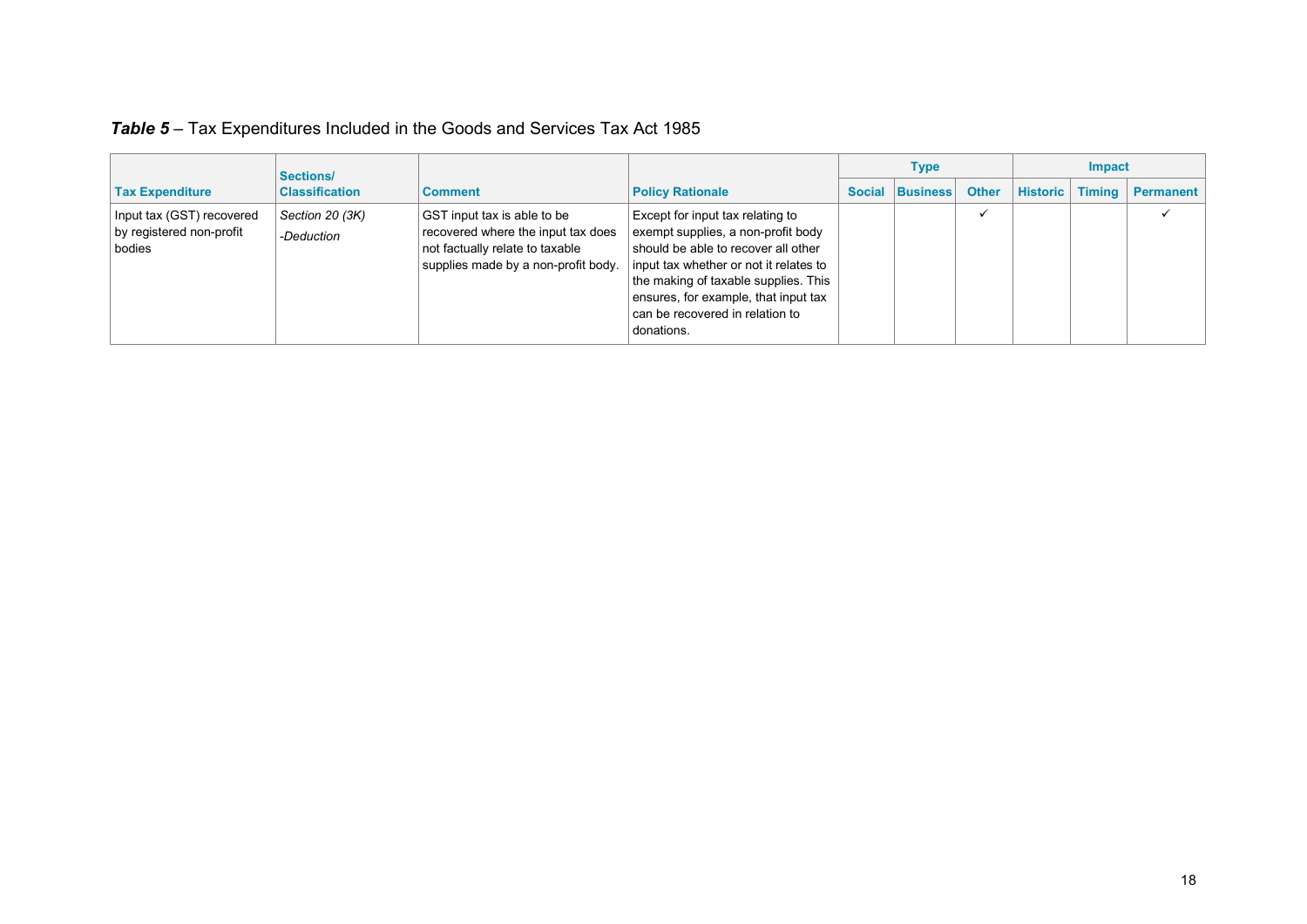# **Quantification Methods**

## **Quantified Tax Expenditures**

#### *Charitable or other public benefit gifts by a company: deduction*

This item is sourced from the Income Tax return for companies (IR4). The values returned are the amount of donations made; the tax expenditure associated with these donations is the amount of donations multiplied by the company tax rate prevailing for the tax year in which the donations are returned.

Analysis of filing patterns for the 2019/20 income year suggests that approximately 98 percent of claims for donation-related deductions are generally available by early April the following year. However, due dates for 2020/21 tax returns have been extended to 31 May 2022, and previous filing patterns will not apply for this year. Consequently, the estimate for claims in 2020/21 are held at the same level as the 2019/20 year. The estimate for 2021/22 is, in the absence of better information, held at the same level as the estimate for 2020/21.

#### *Charitable or other public benefits: tax credit*

This item is sourced from the tax credit claim form (IR526) and from Employment Information for payroll giving.

Analysis of filing patterns for the IR526 return for the 2019/20 income year suggests that approximately 93 percent of claims for tax credits in the 2020/21 year will be received by April 2022. Consequently, for the estimated actual figure for 2020/21 we have assumed a scale up on the credits received by 7 April 2022.

The estimate for 2021/22 is, in the absence of better information, held at the same level as the 2020/21 estimate.

The (small) payroll giving component of the donations reported in this expenditure is available within 20 days of the end of the month in which the donation was made, and actual data is used for both the 2020/21 and 2021/22 years. This table was updated before the 20th of April, but the value of credits claimed tends to be small enough to have little impact on the annual figure reported here.

#### *Independent Earner Tax Credit*

The Independent Earner Tax Credit (IETC) can be claimed at year end, or during the year through the PAYE system. For the year-end claims, the amount is compiled directly from IR3 tax returns or personal tax summaries (for years prior to 2018/19) and from IR3 tax returns or automatic square-up (from 2018/19).

For years prior to 2018/19, some people have claimed IETC through the PAYE system and have not squared up at year end. For these people, the amount of IETC claimed is imputed monthly from the PAYE earnings of people who have selected 'ME' tax codes for their PAYE. This monthly imputation annualises the earnings of that particular month and imputes entitlement on the basis of these monthly earnings, not on the basis of the annual earnings.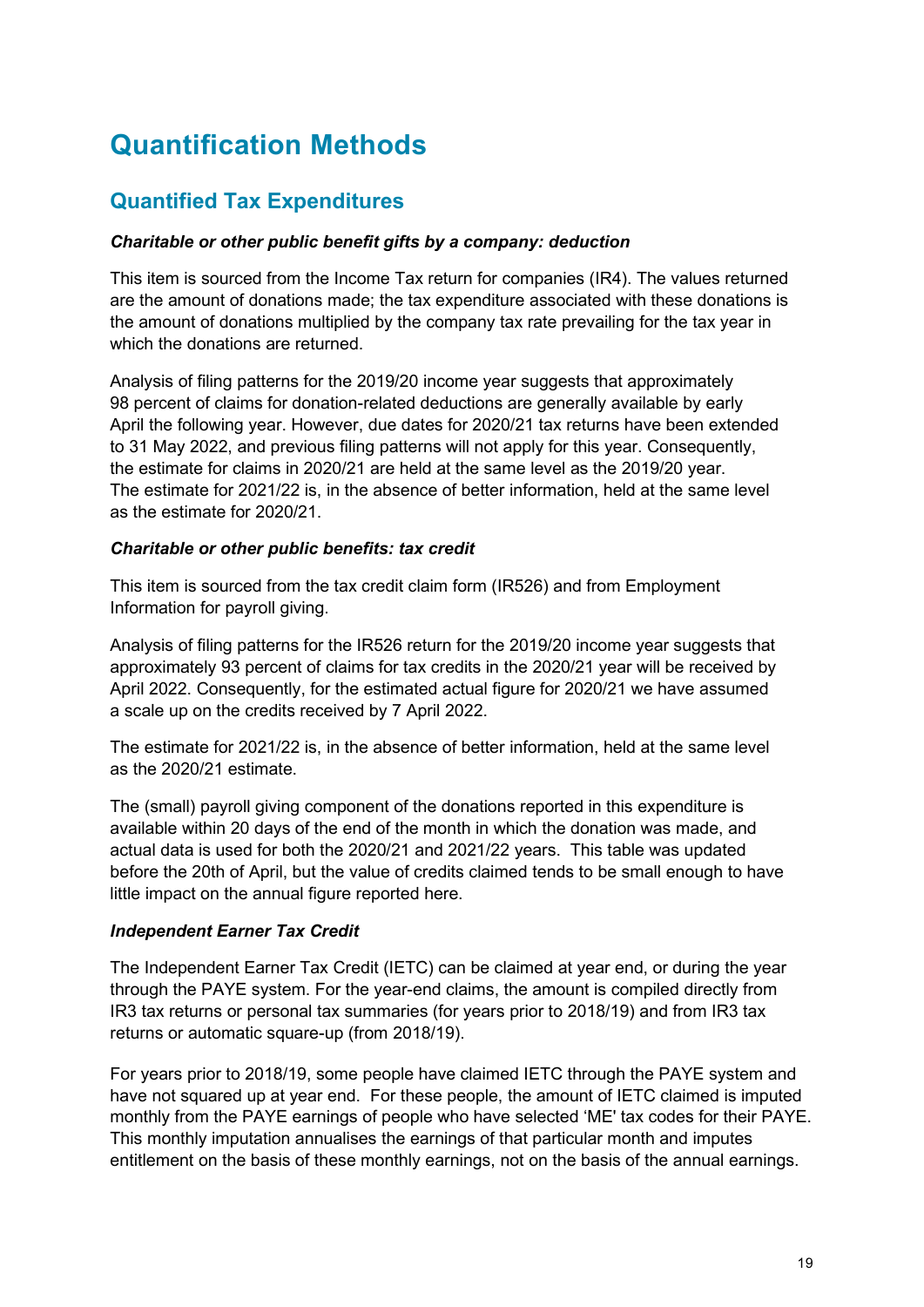The final step in quantification of IETC for any given return period is an estimate for late claims. Data is complete for periods up until 2019/20. Analysis of filing patterns for the 2019/20 income year suggests that approximately 98 percent of claims for IETC from personal tax returns are generally available by early April the following year. Consequently, data for 2020/21 uses the claims information available at 7 April 2022 with an allowance for later claims.

The estimate for 2021/22 is, in the absence of better information, held at the same level as the estimate for 2020/21.

#### *Māori Authorities: donations*

This item is sourced from the Income Tax return for Māori authorities (IR8). The values returned are the amount of donations made; the tax expenditure associated with these donations is the amount of donations multiplied by the Māori authority tax rate for the tax year in which the donations are returned.

Analysis of filing patterns in the 2019/20 income year suggests that approximately 99 percent of claims for donation-related deductions are generally available by April the following year, and additional claims for a deduction are not large. Consequently, data for 2020/21 uses the claims information available on 7 April 2022 with a small allowance for later claims.

The 2021/22 year is estimated to be similar to 2020/21.

#### *Research and Development tax credit*

The Research and Development tax incentive took effect from the start of the 2019/20 income year. Forecasts are prepared by the Ministry of Business, Innovation and Employment as part of the Government's Budget process, and historical values are as reported in Inland Revenue's Annual Report.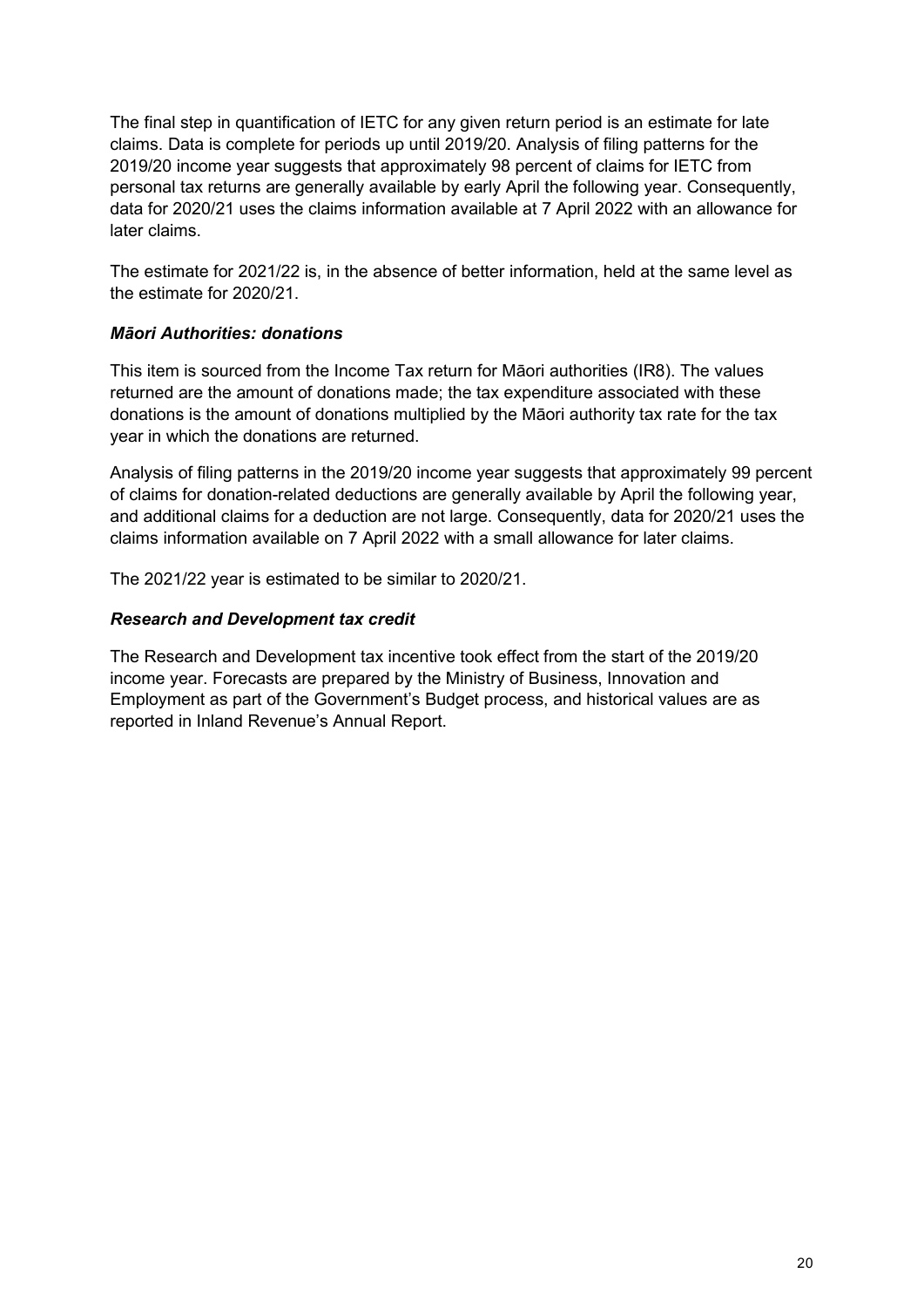## **Appropriated Spending Through the Tax System**

#### *Child tax credit, family tax credit, in-work tax credit, parental tax credit, Best Start, and minimum family tax credit*

Historical values for these Working for Families tax credits are based on actual expenditure on these credits. These items are also formally forecast as part of the Government's Budget process, and the values reported in the Tax Expenditure statement are taken from these forecasts.

#### *KiwiSaver tax credit*

The KiwiSaver tax credit reflects the combined expenditure on (historically) Kickstart, Member Tax Credit and interest payments made by Inland Revenue relating to the period when contributions to members' scheme providers are held by Inland Revenue.

Historical values for these tax credits are based on actual expenditure on these credits. This item is also formally forecast as part of the Government's Budget process, and the values reported in the Tax Expenditure statement are taken from these forecasts.

#### *Income Equalisation Reserve Scheme Interest*

Deposits held in Income Equalisation Reserve Scheme accounts attract interest if the deposit is left in the scheme for a period of at least 12 months.

Historical values for these interest payments are based on actual interest expenditure. This item is formally forecast as part of the Government's Budget process, and the values reported in the tax expenditure statement are taken from these forecasts.

#### *Environmental Restoration Account Interest*

Deposits held in Environmental Restoration accounts attract interest.

Historical values for these interest payments are based on actual interest expenditure. This item is formally forecast as part of the Government's Budget process, and the values reported in the tax expenditure statement are taken from these forecasts.